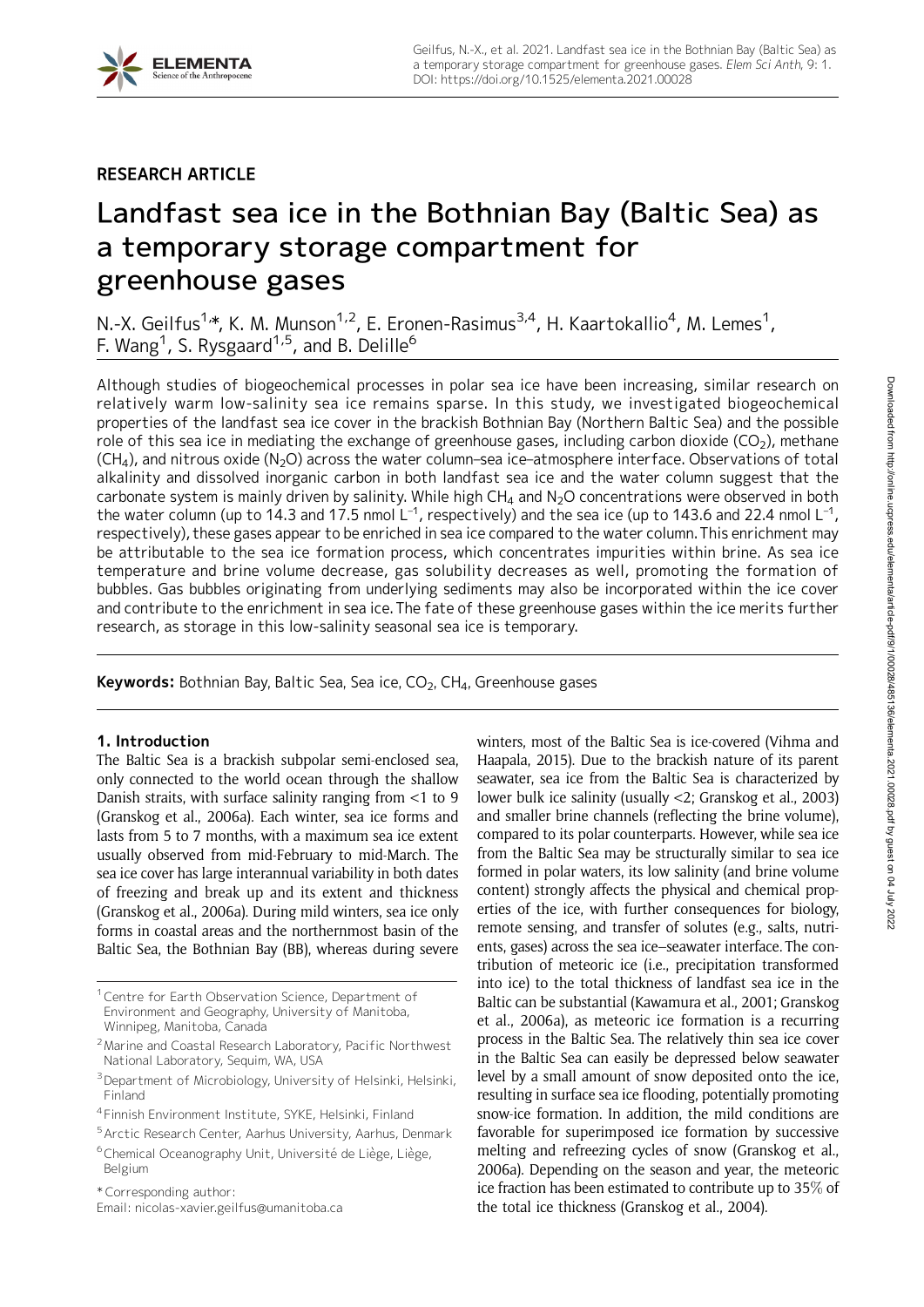As sea ice forms, brine channels and pockets concentrate impurities such as salts, gases, and inorganic and organic components (Eicken, 2003). Once concentrated within sea ice, gas dynamics and fluxes are largely controlled by sea ice temperature and salinity through brine saturation state and sea ice permeability. The resulting chemical activity of these impurities within sea ice influences the exchange of greenhouse gases (GHGs), including carbon dioxide (CO<sub>2</sub>), methane (CH<sub>4</sub>), and N<sub>2</sub>O (notable GHGs), across the ocean–sea ice–atmosphere interface (Lannuzel et al., 2020). During winter, sea ice acts as a source of  $CO<sub>2</sub>$  with high brine partial pressure of  $CO<sub>2</sub>$ due to increased brine concentrations and associated ikaite precipitation (Rysgaard et al., 2011; Geilfus et al., 2013; Fransson et al., 2015; Geilfus et al., 2016), whereas in spring and summer, sea ice shifts to become a sink for atmospheric  $CO<sub>2</sub>$  due to brine freshening, ikaite dissolution, and the biological carbon pump (Rysgaard et al., 2011; Geilfus et al., 2012; Van der Linden et al., 2020).

Relative to  $CO<sub>2</sub>$ , the impact of sea ice on  $CH<sub>4</sub>$  exchange across the ocean–sea ice–atmosphere interface is less well understood. Sea ice has been suggested to play a key role on the regulation of  $CH<sub>4</sub>$  concentrations in the Arctic. In winter,  $CH<sub>4</sub>$  has been reported to accumulate either within the sea ice matrix (Shakhova et al., 2010; Crabeck et al., 2014) or at its interface with the water column (Kvenvolden et al., 1993; Kitidis et al., 2010). As sea ice temperature increases,  $CH<sub>4</sub>$  could be released, either directly to the atmosphere (Shakhova et al., 2010) or to the underlying seawater, along with the brine drainage (Damm et al., 2015). Sea ice melt decreases the saturation state of surface water, resulting in a drawdown of atmospheric  $CH<sub>4</sub>$ (Heeschen et al., 2005). However, sea ice can also enhance  $CH<sub>4</sub>$  oxidation, potentially reducing  $CH<sub>4</sub>$  effluxes to the atmosphere (Tison et al., 2017), particularly above continental shelves where sediment represents the main source of  $CH<sub>4</sub>$  to the ocean (Arctic Monitoring and Assessment Programme, 2015), and significant ebulliative fluxes are reported (Shakhova et al., 2010). The major  $CH<sub>4</sub>$  sources in marine systems are microbial methanogenesis in anaerobic sediments and abiotic geochemical processes (Reeburgh, 2007). Usually a large fraction (up to 90%) of released CH4 is oxidized in microbially mediated processes before it reaches the upper water layers (Reeburg, 2007; Knittel and Boetius, 2009). In addition to anaerobic methanogenesis,  $CH<sub>4</sub>$  can also be produced in aerobic conditions via methylotrophic methanogenesis when bacteria use methylphosphonate as their phosphate source, releasing  $CH<sub>4</sub>$  (Karl et al., 2008; Carini et al., 2014). Highest  $CH<sub>4</sub>$  emissions occur in coastal areas of high organic matter input from rivers (Humborg et al., 2019). In the Baltic Sea, lateral transport of  $CH<sub>4</sub>$  via riverine flow can also significantly contribute to high coastal concentrations and CH4 supersaturation (Myllykangas et al., 2021). Eutrophication and global warming are suggested to increase  $CH<sub>4</sub>$  release to the atmosphere (Borges et al., 2016; Humborg et al., 2019).

 $N<sub>2</sub>O$  production, mainly occurring in sediments, is regulated by the presence of oxygen and nitrogen availability. Microbial  $N_2O$  production is complex and takes place in multiple oxidative and reductive processes of the nitrogen cycle (Anderson and Levine, 1986; Bakker et al., 2014). Estuaries and coastal areas are known to be areas for high N<sub>2</sub>O production due to high riverine loads of nitrogen (Bakker et al., 2014). Fewer studies have investigated  $N<sub>2</sub>O$  cycling in the Arctic, and the  $N<sub>2</sub>O$  cycle within sea ice is relatively unknown. Sea ice growth and melt (Kitidis et al., 2010; Randall et al., 2012) as well as denitrification and diazotrophy (Verdugo et al., 2016) have been suggested to affect the  $N_2O$  cycle and the exchanges of  $N_2O$ with both the atmosphere and the water column (Kaartokallio, 2001). The sea ice bacterial community harbors potentially denitrifying organisms (Deming and Collins, 2017); however, identification of active denitrifying microbes and their prevalence remain areas of ongoing research.

GHGs are produced and/or consumed by diverse assemblages of auto- and heterotrophic organisms living in or under the ice during the annual cycle of sea ice growth and melt (Arrigo, 2017; Bluhm et al., 2017; Caron et al., 2017; Deming and Collins, 2017; Lannuzel et al., 2020). Bacteria are the main group of organisms responsible for decomposing organic matter and remineralizing the nutrients, and their growth is regulated by multiple simultaneously acting environmental factors, such as salinity, temperature, and nutrients (Pomeroy and Wiebe, 2001; Kuosa and Kaartokallio, 2006), as well as food web interactions, such as protistan grazing (Kaartokallio, 2004; Riedel et al., 2007). Baltic and Arctic sea ice bacterial communities harbor potential methane-oxidizing bacteria, such as Methyloacidophilaceae (E Eronen-Rasimus, personal communication, September 2021; Op den Camp et al., 2009) and the genus Methylomicrobium (Bowman et al., 2012; Puri et al., 2015); however, their abundance is low, and their methane oxidation activity within the ice has not been verified.

While sea ice plays an active role in GHG exchange (Rysgaard et al., 2011; Geilfus et al., 2012), more extensive study is needed to determine the magnitudes and controls of that exchange (Parmentier et al., 2017; Lannuzel et al., 2020). Biogeochemical processes at low salinity and warm temperature potentially differ from those in polar seas but are absent from published data sets. To our knowledge, we present the first observations of GHG dynamics within sea ice in the BB and how sea ice could affect GHG exchanges across the ocean–sea ice–atmosphere interface. Due to the low salinity in the Baltic Sea, its sea ice could potentially be used as a model to investigate future changes in Arctic sea ice due to warming associated with climate change, especially on shallow shelves where high river inputs can significantly reduce sea surface salinity (Granskog et al., 2006a). Therefore, we investigated how landfast sea ice in the BB controls the exchange of GHGs across the ocean–sea ice–atmosphere and relate our observations to the current understanding of microbial production within the ice cover.

# 2. Methods

# 2.1. Study area

Sea ice and seawater samples were collected in the northernmost basin of the Baltic Sea, the BB. This shallow basin,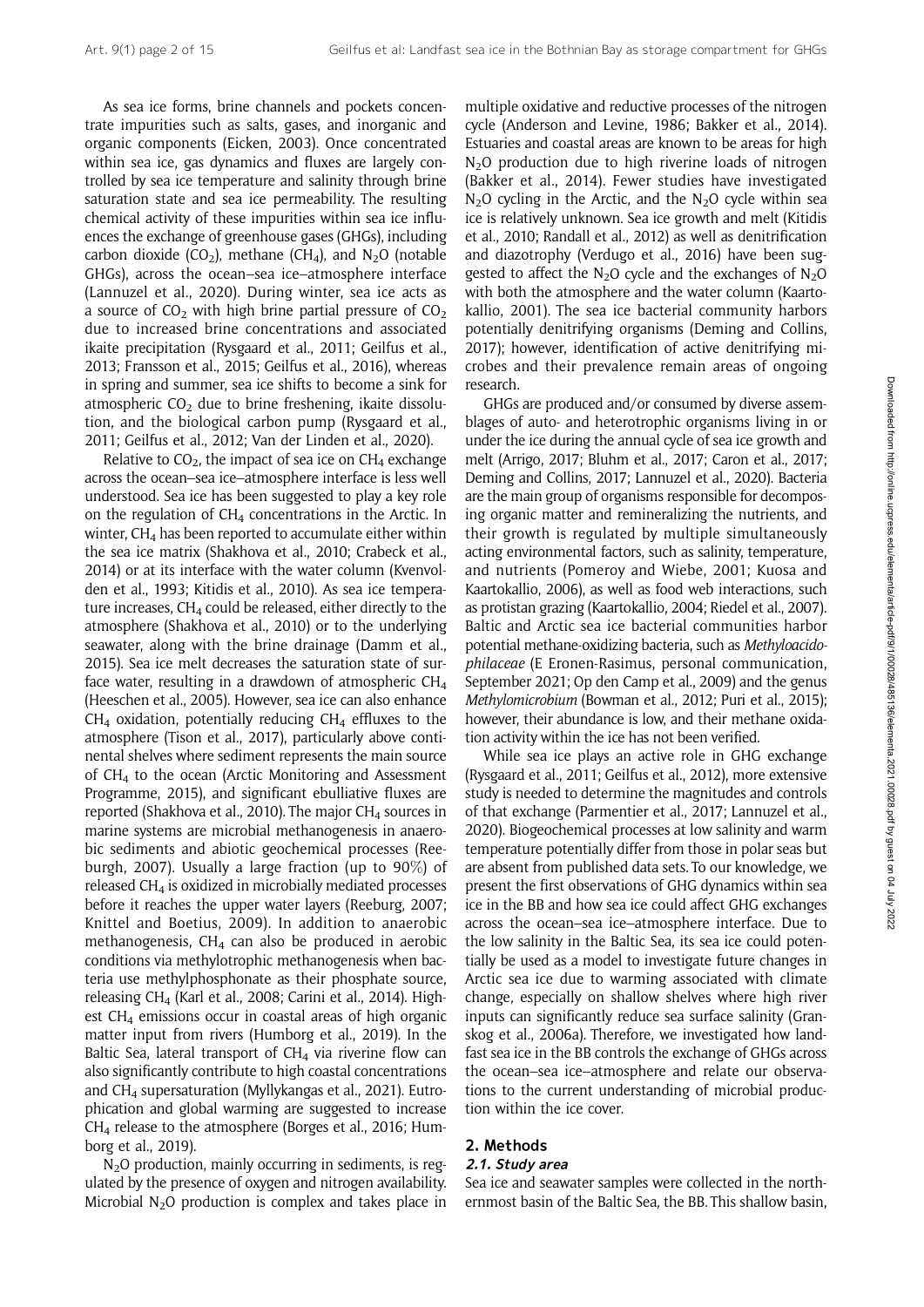

Figure 1. Sampling locations in the Bothnian Bay and Bothnian Sea, Northern Baltic Sea. Sampling sites for sea ice (colored symbols) and seawater (black crosses) in the Bothnian Bay (BB) and Bothnian Sea (BS). DOI: https://doi.org/10.1525/elementa.2021.00028.f1

with an average depth of 43 m, is separated from the deeper southern basin of the Gulf of Bothnia, the Bothnian Sea (BS), by the Northern Quark, a shallow sill of only 20 m depth (**Figure 1**). The brackish nature of the seawater in both basins is due to the high riverine discharge from large catchments and limited supply of saline water from lateral intrusions of surface water from the central Baltic Sea. Mean seawater surface salinity is 3.5 in the BB and slightly higher at 6.5 in the BS due to larger inflow of saline waters from the Baltic Proper (Löffler et al., 2012).

Samples were collected from 9 landfast sea ice stations from the Swedish and Finnish coasts (Figure 1; Table 1) from 18 to 25 February 2018. Sampling locations were chosen close to riverine inputs and major cities as part of a research program dedicated to microplastic incorporation within sea ice (Geilfus et al., 2019). In Luleå (Sweden) and Oulu (Finland), sea ice was also collected away from the river geographically (noted as Luleå\* and Oulu\*). Additional landfast sea ice (stations Ar-1 and Ar-2) and seawater samples (stations RR-7, F-13, and F-18) were collected onboard the R/V Aranda, from 3 to 5 February 2020, as part of the annual winter monitoring cruise COMBINE 1. All sea ice samples were collected in shallow areas, as samples from 2018 were collected by walking from the seashore while the water depths at stations Ar-1 and Ar-2 were 21 and 22 m, respectively.

#### 2.2. Sampling procedure

Sea ice cores were collected using a MARK II coring system (internal diameter  $= 9$  cm, Kovacs Enterprises<sup>®</sup>, Roseburg, OR, USA). Directly after extraction of the core, the temperature profile was measured in situ using a calibrated temperature probe (Testo 720<sup>®</sup>,  $\pm$ 0.1°C precision) inserted into predrilled holes (5-cm intervals), perpendicular to core sides. Cores were then cut into 5–10 cm sections, stored in sealed plastic containers, and vacuum-sealed in a gas-tight plastic bag (nylon/poly, Cabela's, Sidney, NE, USA; Hu et al., 2018) directly in the field. Back in the laboratory, samples were melted in the dark at  $4^{\circ}$ C to minimize the possible dissolution of ikaite crystals. Once melted, aliquots of meltwater were transferred into 12-ml gas-tight vials (Exetainers, Labco, High Wycombe, United Kingdom) for total alkalinity (TA) and dissolved inorganic carbon (DIC) measurements, while  $CH<sub>4</sub>$  and N<sub>2</sub>O samples were collected into 60-ml serum bottles. Samples were preserved by adding 20 and 60  $\mu$ L, respectively, of a saturated mercuric chloride (HgCl<sub>2</sub>, Thermo Fisher [Kandel] GmbH, Germany) solution. Water aliquots (2 mL) were also collected in glass vials without head space for stable isotope composition of oxygen in water,  $\delta^{18}O-H_2O$ , herein referred to as  $\delta^{18}$ O. Samples were then stored in the dark at room temperature until analysis.

Seawater samples were collected onboard R/V Aranda using a rosette sampling system equipped with 24 12-L Niskin-type bottles (Sea-Bird PVC sample bottle) and probes for conductivity, temperature, and depth (CTD Sea-Bird SBE-911 $+$ , calibrated by the manufacturer). Conductivity drift was checked and corrected, based on discrete water samples taken throughout the water column and analyzed onboard using a Guildline Autosal 8400 salinometer calibrated with standard seawater from the International Association for Physical Sciences of the Ocean. Samples for TA, DIC, CH<sub>4</sub>, N<sub>2</sub>O, and  $\delta^{18}$ O were collected, following the same procedure as for melted sea ice, immediately after the rosette was secured onboard.

#### 2.3. Sample analysis

Bulk ice salinity was calculated based on conductivity (Grasshoff et al., 1983) measured using a meter (Orion 3-star, Thermo Scientific, Waltham, MA, USA) coupled with a conductivity cell (Orion 013610MD, Thermo Scientific). Brine volume was estimated from measurements of bulk ice salinity, temperature, and density according to Cox and Weeks (1983) for temperatures below  $-2^{\circ}$ C and according to Leppäranta and Manninen (1988) for ice temperatures within the range of  $-2$ °C to 0°C.

TA was determined by Gran titration (Gran, 1952) using a TIM 840 titration system (Radiometer Analytical, ATS Scientific, Burlington, Ontario, Canada), consisting of a Ross sure-flow combination pH glass electrode (Orion 8172BNWP, Thermo Scientific) and a temperature probe (Radiometer Analytical, Lyon, France). A 12-mL sample was titrated with a standard 0.05 M HCl solution (Alfa Aesar, Ward Hill, MA, USA). DIC was measured on a DIC analyzer (Apollo SciTech, Newark, DE, USA) by acidification of a 0.75-mL subsample with 1 mL  $10\%$  H<sub>3</sub>PO<sub>4</sub> (Sigma-Aldrich, Saint-Louis, MO, USA), and quantification of the released  $CO<sub>2</sub>$  with a nondispersive infrared  $CO<sub>2</sub>$ analyzer (LI-7000, LI-COR, Lincoln, NE). Results were then converted from  $\mu$ mol L<sup>-1</sup> to  $\mu$ mol kg<sup>-1</sup> based on sample density, which was estimated from salinity and temperature at the time of the analysis. Accuracies of  $\pm$  3 and  $\pm$  2 µmol kg<sup>-1</sup> were determined for TA and DIC, respectively, from routine analysis of certified reference materials (AG Dickson, Scripps Institution of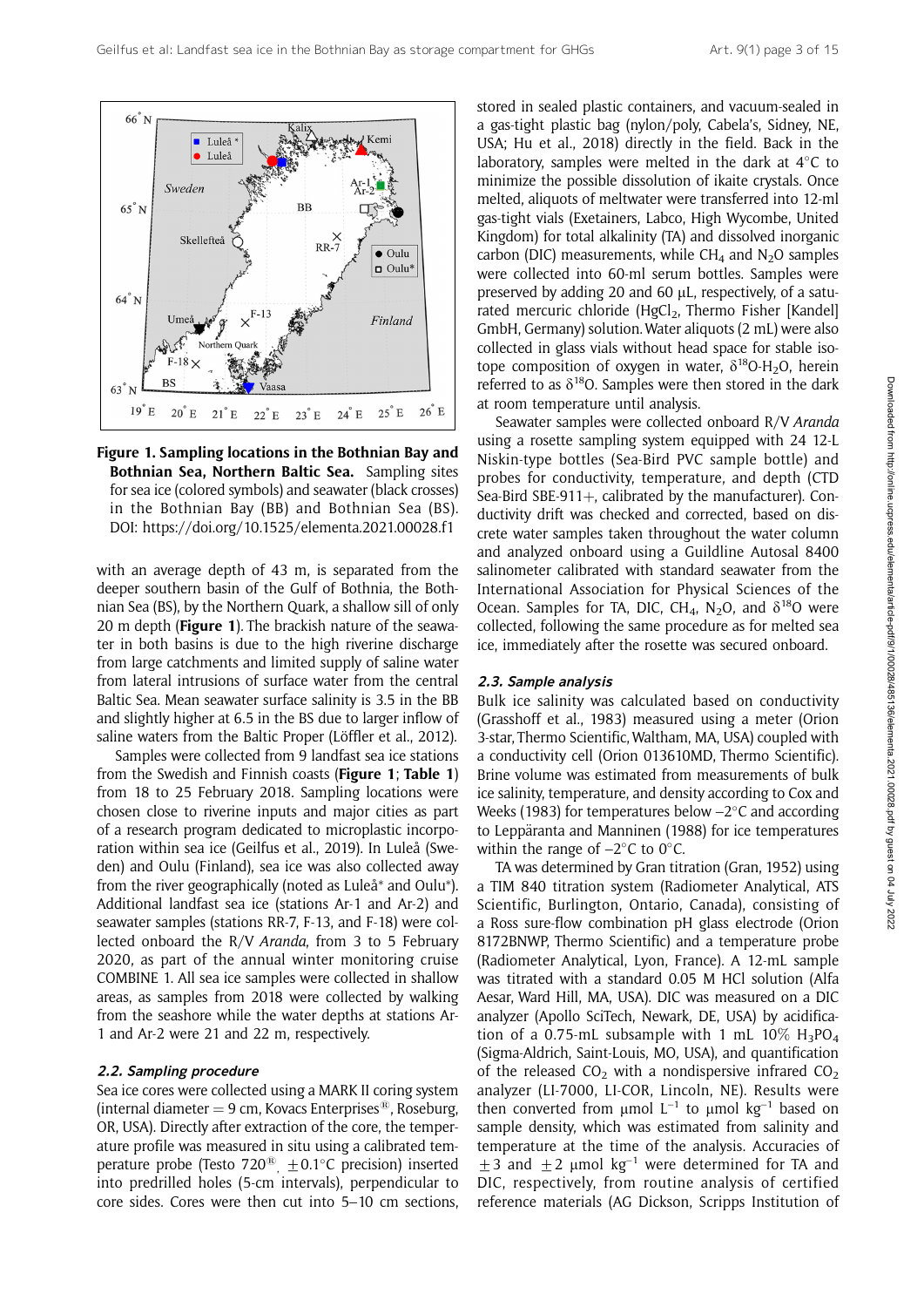| Date (dd/mm/yyyy) | <b>Stations</b> | Latitude (N)       | Longitude (W)      | Sea Ice Depth (cm) | Snow Depth (cm) | Freeboard (cm)  |
|-------------------|-----------------|--------------------|--------------------|--------------------|-----------------|-----------------|
| 18/02/2018        | Luleå*          | $65^{\circ}33'54"$ | 22°23'24"          | 38                 | 45              | 9               |
| 18/02/2018        | Skelleftea      | 64°40'30"          | $21^{\circ}14'35"$ | 35                 | 16              | 2               |
| 19/02/2018        | Kalix           | 65°51'02"          | 23°08'10"          | 42                 | 48              | na              |
| 19/02/2018        | Luleå           | 65°34'33"          | 22°07'55"          | 35                 | 45              | 9               |
| 20/02/2018        | Kemi            | 65°40'30"          | 24°31′02"          | 34                 | 28              | 2               |
| 21/02/2018        | $Oulu^*$        | 65°02'10"          | $24^{\circ}33'15"$ | 30                 | $\overline{4}$  | $-2$            |
| 23/02/2018        | Oulu            | 64°58'59"          | 25°25'44"          | 44                 | 9               | 1               |
| 24/02/2018        | Vaasa           | 63°04'41"          | 21°34'58"          | 34                 | 10              | 2               |
| 25/02/2018        | Umeå            | 63°42'42"          | 20°19'47"          | 46                 | 14              | $-2$            |
| 03/02/2020        | $Ar-1$          | 65°16'34"          | $25^{\circ}0'11"$  | 45                 | $\overline{2}$  | na <sup>a</sup> |
| 04/02/2020        | $Ar-2$          | $65^{\circ}17'19"$ | 24°59'46"          | 42                 | $\overline{2}$  | na              |
| 05/02/2020        | $RR-7$          | 64°44'1"           | 23°48'46"          | na                 | na              | na              |
| 05/02/2020        | $F-13$          | $63^{\circ}47'0''$ | 21°28'46"          | na                 | na              | na              |
| 05/02/2020        | $F-18$          | 63°18'52"          | 20°16'22"          | na                 | na              | na              |
|                   |                 |                    |                    |                    |                 |                 |

Table 1. Sampling date, location, and associated sea ice and snow thickness as well as freeboard. DOI: https://doi.org/ 10.1525/elementa.2021.00028.t1

<sup>a</sup>Parameters not measured or not applicable.

Oceanography, San Diego, CA, USA). CH<sub>4</sub> and  $N_2O$ concentrations were measured via the headspace equilibrium technique (25 ml  $N_2$  headspace in 60-ml serum bottles) and measured with a gas chromatograph (SRI 8610C) with flame ionization detection, and electron capture detection calibrated with CH<sub>4</sub>: CO<sub>2</sub>: N<sub>2</sub>O: N<sub>2</sub> mixtures (Air Liquide, Paris, France) of 1, 10, and 30 ppm CH<sub>4</sub> and 0.2, 2.0, and 6.0 ppm  $N_2O$ . The measurement precision was 3.9% for CH<sub>4</sub> and 3.1% for N<sub>2</sub>O. Values for  $\delta^{18}$ O were measured on an isotope analyzer (L2130-*i*, Picarro, Santa Clara, CA, USA) with a precision of 0.025‰, calculated as the standard deviation (SD) from 10 repeated measurements of standard materials.

# 3. Results

# 3.1. Sea ice

Sea ice thickness ranged from 30 to 46 cm (Figure 2; Table 1) and exhibited a typical temperature gradient, with colder temperatures observed at the sea ice interface with the atmosphere (minimum of  $-7.1^{\circ}$ C at Ar-2). Bulk ice salinity was typical for the Baltic Sea (Granskog et al., 2006a), with values lower than 1. Due to the low salinity, the brine volume content of the ice was below the permeability threshold (5%; Golden et al., 2007; Figure 2d). Sea ice  $\delta^{18}$ O ranged from  $-18.7\%$  to  $-7.8\%$ . Lowest values were observed in the upper section of the ice cover. The  $\delta^{18}$ O increased downward throughout the ice cover and remained relatively constant toward the bottom of the cores (mean  $= -10.1\%$ <sub>0</sub>,  $SD = 1.1$ ,  $n = 22$ ), except at Oulu\* where the  $\delta^{18}$ O profile remained relatively constant throughout the entire ice thickness with averaged  $\delta^{18}$ O less depleted than at other stations (Oulu\*: –8.3‰; Figure 2c).

Concentrations of TA and DIC ranged from 18 to 282  $\mu$ mol kg<sup>-1</sup> and from 12 to 267  $\mu$ mol kg<sup>-1</sup>, respectively (Figure 3). These concentrations fall at the low end of previously reported values in Arctic sea ice (Rysgaard et al., 2007; Geilfus et al., 2015; Fransson et al., 2017) but are comparable to values reported from multiyear sea ice (Rysgaard et al., 2009; Geilfus et al., 2021) and expected from the low bulk ice salinity. Oulu\* stands out of the general pattern with higher concentrations of both TA and DIC compared to the other stations. No general pattern could be observed in the TA and DIC profiles. The sea ice surface has either maximum concentrations of TA and DIC (Skellefteå, Kemi, and Oulu\*) or minimum concentrations (Luleå, Umeå, Oulu, Ar-1, and Ar-2). Finally, concentrations at the Kalix and Vaasa sites appear homogeneous throughout the ice thickness.

Concentrations of CH<sub>4</sub> ranged from 2.6 to 143.6 nmol  $L^{-1}$ (Figure 3), up to 10 times the sea ice  $CH<sub>4</sub>$  concentration reported in a Greenlandic fjord (Crabeck et al., 2014) or in landfast sea ice in Barrow, Alaska (Zhou et al., 2014). Maximum concentrations were observed at the sea ice interface with the atmosphere at Skellefteå, Umeå, Oulu, Vaasa, and Ar-1, which contrasts with Luleå, Kalix, Kemi, and Oulu\*, where  $CH_4$  profiles remained constant throughout the ice thickness. Bottom  $CH<sub>4</sub>$  concentrations for all stations were in the same range (mean  $=$ 7.9 nmol  $L^{-1}$ ,  $SD = 3.6$ ,  $n = 22$ ), except at Vaasa where the highest concentration was observed (143.6 nmol  $L^{-1}$ ).  $N_2O$  concentrations ranged from 3.2 to 22.4 nmol  $L^{-1}$ . with the highest concentrations ( $>$ 10 nmol L<sup>-1</sup>) observed at Vaasa. Local maxima were observed at the upper layer of the ice surface, except at Luleå\* and Oulu\*.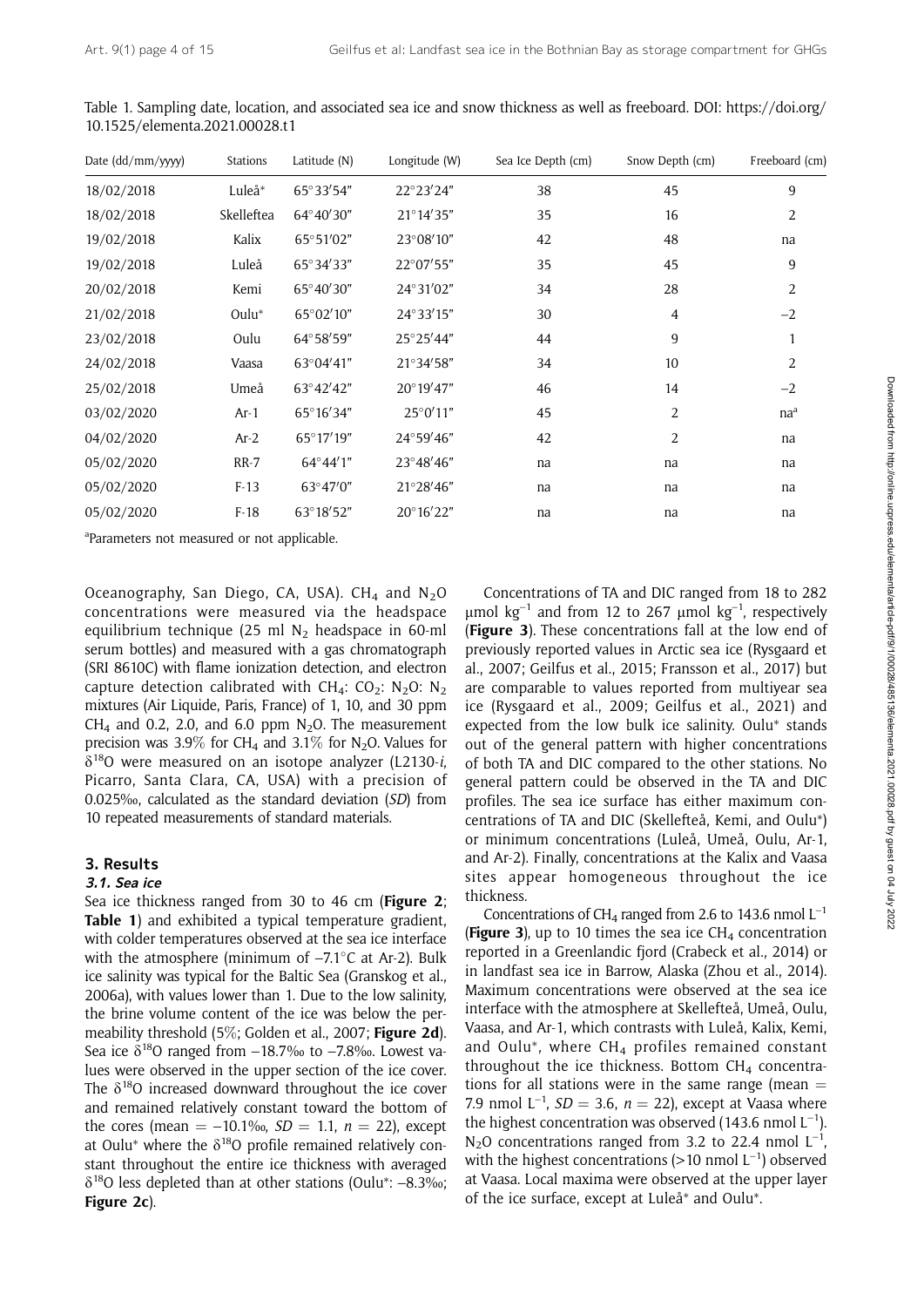

Figure 2. Sea ice profiles of temperature, bulk ice salinity,  $\delta^{18}$ O, and brine volume. Data symbols are shape- and color-coded by station (locations in Figure 1) for (a) temperature (°C), (b) bulk ice salinity, (c)  $\delta^{18}O$  (‰), and (d) brine volume  $(\%)$ . The dotted line on each graph in Panel c represents the averaged  $\delta^{18}$ O of surface seawater. DOI: https:// doi.org/10.1525/elementa.2021.00028.f2

#### 3.2. Water column

The water column of the BB was sampled at stations RR-7 and F-13, while the BS was sampled at station F-18 (Figure

). In the BB, the water column was quite homogeneous, without a thermocline or halocline observed (Figure 4). Seawater temperature was <1 $\degree$ C (mean = 0.64, SD = 0.29,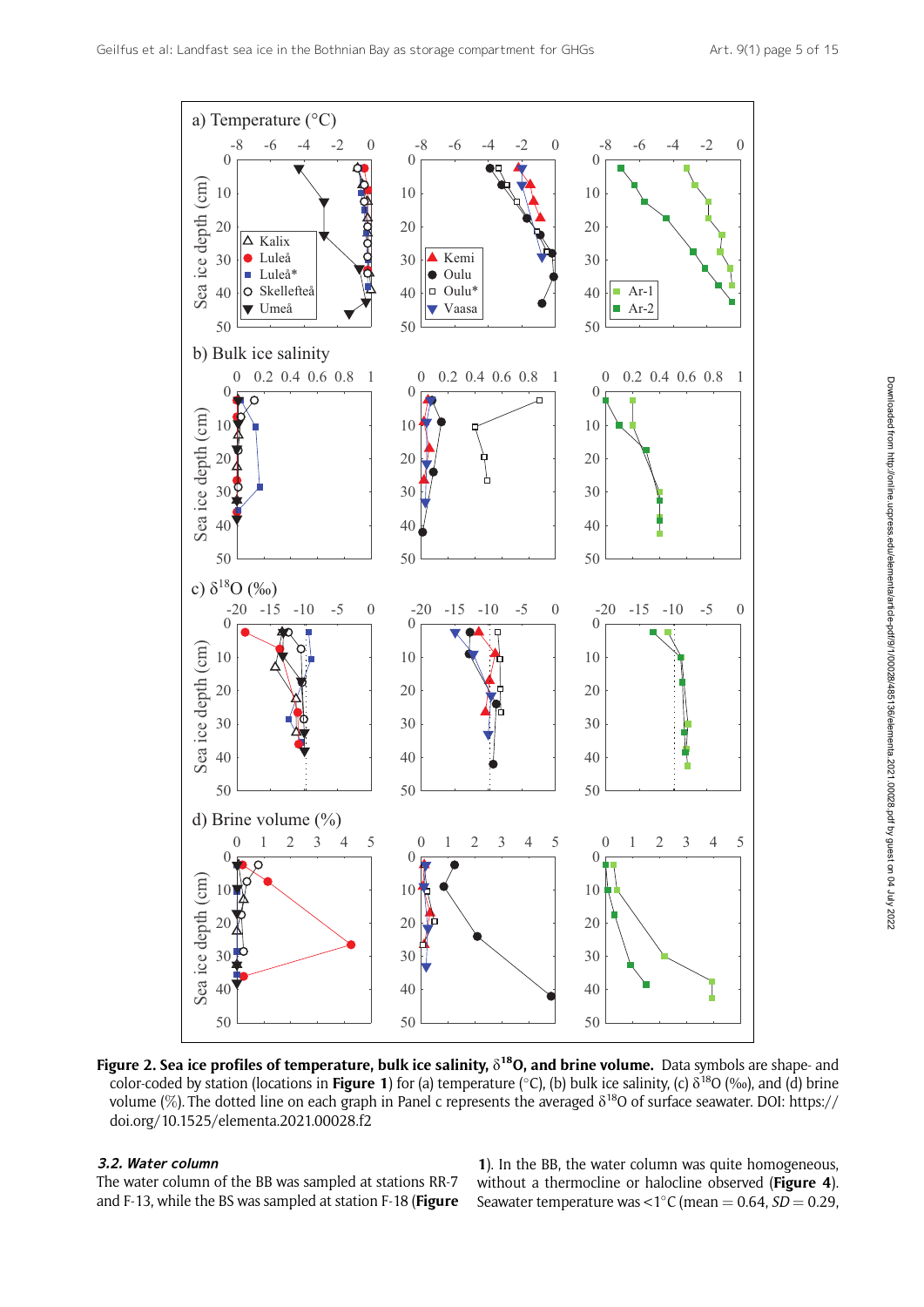

Figure 3. Sea ice profiles of total alkalinity, dissolved inorganic carbon, CH<sub>4</sub>, and N<sub>2</sub>O concentrations. Data symbols are shape- and color-coded by station (locations in Figure 1) for (a) total alkalinity (TA,  $\mu$ mol kg<sup>-1</sup>), (b) dissolved inorganic carbon (DIC,  $\mu$ mol kg<sup>-1</sup>), (c) CH<sub>4</sub> (nmol L<sup>-1</sup>), and (d) N<sub>2</sub>O (nmol L<sup>-1</sup>) concentrations. DOI: https:// doi.org/10.1525/elementa.2021.00028.f3

 $n = 16$ , and its salinity averaged 3.21 (SD = 0.09,  $n = 16$ ). However, at F-13, seawater temperature and salinity increased slightly with depth from  $0.8^{\circ}$ C and  $3.21^{\circ}$ C,

respectively, at the surface to 0.96°C and 3.42°C, respectively, at the bottom. At F-18, both a thermo- and halocline were observed at 40–50 m depth (Figure 4). The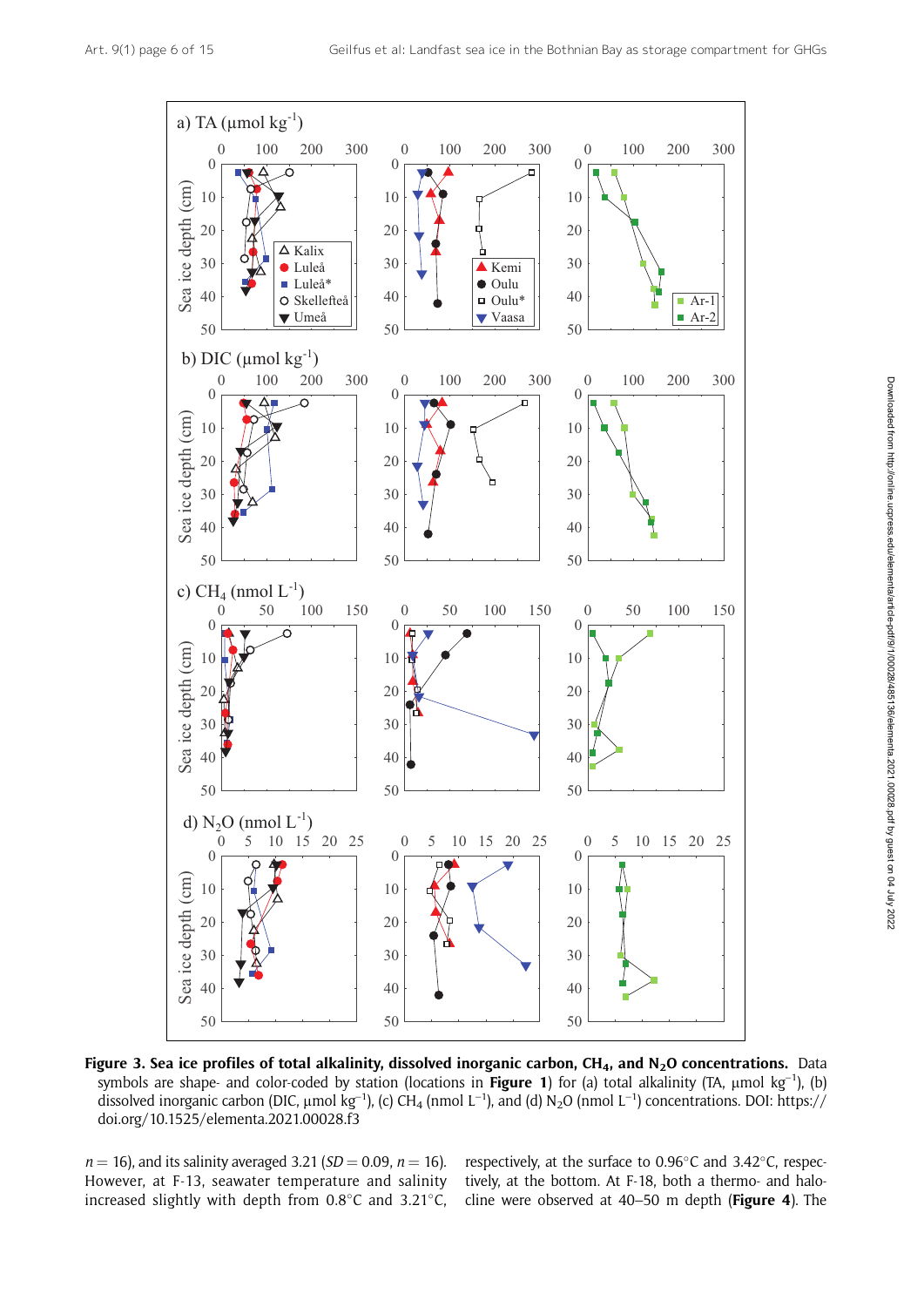

Figure 4. Seawater profiles of the parameters measured. Data symbols are shape- and color-coded for the 3 stations sampled (inset legend in Panel a; locations marked by black crosses in **Figure 1**) for (a) temperature (°C), (b) salinity, (c)  $\delta^{18}O$  (‰), (d) total alkalinity (TA, µmol kg<sup>-1</sup>), (e) dissolved inorganic carbon (DIC, µmol kg<sup>-1</sup>), (f) CH<sub>4</sub> (nmol  $L^{-1}$ ), and (g) N<sub>2</sub>O (nmol  $L^{-1}$ ) concentrations. The inset in Panel b is to help visualize the halocline at 40–50 m. DOI: https://doi.org/10.1525/elementa.2021.00028.f4

upper layer had an average temperature and salinity of 1.73°C (SD = 0.07,  $n = 7$ ) and 5.29°C (SD = 0.02,  $n = 7$ ), respectively, while the bottom layer averaged 3.27°C (SD  $(0.16, n = 6)$  and 5.56°C (*SD* = 0.11,  $n = 6$ ), respectively. Values for  $\delta^{18}O$  were stable throughout the water column at each station, with averaged values increasing from  $-10.0\%$  at RR-7 (SD = 0.2, n = 5) to -9.4‰ at F-13  $(SD = 0.1, n = 5)$ , and  $-8.2%$   $(SD = 0.1, n = 5)$  at F-18.

In the BB, TA and DIC concentrations were similar between stations, with TA ranging from 860 to 1002  $\mu$ mol kg<sup>-1</sup>, and DIC ranging from 888 to 1031  $\mu$ mol kg<sup>-1</sup>. In the BS (F-18), TA and DIC increased with concentrations ranging from 1302 to 1414  $\mu$ mol kg<sup>-1</sup> and from 1241 to 1441

 $\mu$ mol kg<sup>-1</sup>, respectively. Profiles of CH<sub>4</sub> and N<sub>2</sub>O concentrations were quite similar between stations.  $CH<sub>4</sub>$  concentrations in the upper 50 m were on average at 6.8 nmol  $L^{-1}$  $(SD = 0.6, n = 6)$ . At both F-13 and F-18, an increase in CH<sub>4</sub> concentration (up to 14.3 nmol  $L^{-1}$ ) with depth was observed. Based on seawater temperature, salinity, CH4 concentration, and using constants from Wiesenburg and Guinasso (1979), we estimated that surface waters in both the BB and BS were supersaturated with  $CH<sub>4</sub>$  (up to 176 $\%)$ compared to the atmosphere.  $N_2O$  concentrations were stable between stations with the concentration averaging 14.8 nmol  $L^{-1}$  (*SD* = 3.7, *n* = 13), with a low concentration of 3.1 nmol  $L^{-1}$  observed at the bottom of F-13. Based on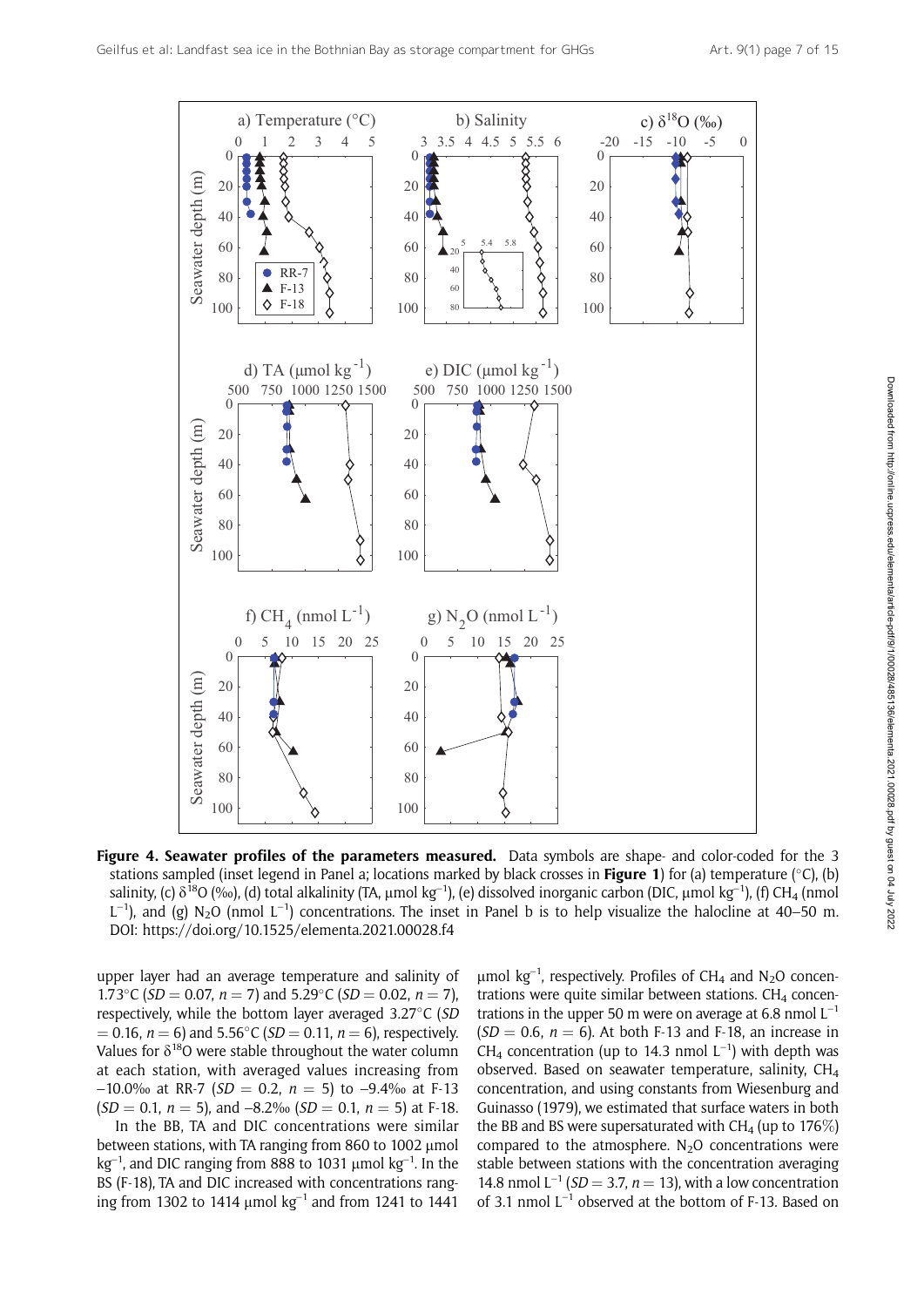constants from Weiss and Price (1980), we determined that the surface water was undersaturated in  $N_2O$  compared to the atmosphere.

#### 4. Discussion

#### 4.2. Sea ice properties

The sea ice conditions encountered during this survey were typical for the Baltic Sea (Granskog et al., 2006a), where the low bulk ice salinity is mainly due to the brackish nature of the parent seawater (Figure 4). However, the presence of snow and/or superimposed ice on the sea ice cover also potentially affects the bulk ice salinity. The strongly depleted  $\delta^{18}O$  values observed in the upper layer of the ice cover (Figure 2) could suggest the presence of meteoric ice in our samples. Meteoric water distributions from riverine sources were not differentiated due to the lack of endmember or ice texture analysis. The upper 10– 30 cm of the ice cover exhibited more depleted  $\delta^{18}$ O values compared to the averaged  $\delta^{18}O$  of surface seawater in the BB  $(-9.75)$ %; dotted line, **Figure 2c**). This difference could indicate the presence of meteoric ice formation, either due to snow ice formation or surface flooding by local river runoff, except at Oulu<sup>\*</sup> where the  $\delta^{18}O$  profile within sea ice was more homogeneous and less depleted (mean  $= -8.3\%$ ) compared to the average surface seawater.

#### 4.2. Biogeochemical processes within sea ice

The low TA and DIC concentrations within sea ice are expected due to low bulk ice salinity, as TA and DIC in both sea ice and seawater exhibited a strong correlation with salinity (black dotted line, Figure 5). Most of the TA: DIC data from both seawater and sea ice align on the slope of 1 (dashed black line, Figure 5c and  $f$ ), except the upper sea ice layer in Luleå (blue square, Figure 5f). As no ikaite precipitates were observed during the sea ice melt, this alignment confirms a lack of precipitation of calcium carbonate within sea ice, which contrasts with polar sea ice where ikaite is commonly reported (Dieckmann et al., 2008; Geilfus et al., 2013; Rysgaard et al., 2013). Taking into account the low bulk sea ice salinity  $(<1)$  and related brine volume fraction below the sea ice permeability threshold (5%; Golden et al., 2007), sea ice in the BB appears to mimic the "closed system" of sea ice formation, unfavorable for ikaite precipitation (Papadimitriou et al., 2013). In such a system, rejection of excess  $CO<sub>2</sub>$  from sea ice does not occur and thus the low  $pCO<sub>2</sub>$  needed for ikaite to precipitate is not maintained (Papadimitriou et al., 2013). In addition, precipitation of calcium carbonate within the water column has been suggested to be negligible in the BB and BS due to undersaturation of both calcite and aragonite minerals in winter (Tyrrell et al., 2008).

Within sea ice, both TA and DIC exhibited large variability compared to their relationship with salinity (Figure 5d and e). Based on averaged surface seawater TA (871 µmol kg<sup>-1</sup>, *SD* = 13, *n* = 4) and DIC (905 µmol kg<sup>-1</sup>,  $SD = 10$ ,  $n = 4$ ) in the BB, we calculated the expected surface seawater TA and DIC at salinities observed within sea ice (from 0.1 to 0.9) considering that TA and DIC are conservative with salinity (red dashed line, Figure 5d and e). Most of the sea ice data exhibited higher TA and DIC than expected in seawater at similar salinity values, suggesting an enrichment in the ice cover compared to the underlying seawater. However, the sea ice data covered a large part of the BB, while seawater was only sampled twice in the BB (at RR-7 and F-13). RR-7 was sampled not too far away from Oulu, Oulu\*, Ar-1, and Ar-2, and both RR-7 and F-13 exhibited similar properties (Figure 4). This sea ice enrichment was also observed for both CH<sub>4</sub> and N<sub>2</sub>O (**Figure 6**). CH<sub>4</sub> concentrations within sea ice were an order of magnitude higher than those observed within the water column (Figure 6a). To account for  $CH<sub>4</sub>$  and N<sub>2</sub>O from parent seawater, we normalized the averaged surface seawater concentration of CH<sub>4</sub> (6.8 nmol L<sup>-1</sup>, *SD* = 0.1, *n* = 3) and N<sub>2</sub>O (16.1 nmol L<sup>-1</sup>,  $SD = 1.0$ ,  $n = 3$ ), observed in the BB to a bulk ice salinity of 0.5 (noted as  $nCH_{4\_sw}$  and  $nN_2O_{sw}$ ). CH<sub>4</sub> concentrations within sea ice were significantly higher than  $nCH_{4\,sym}$ (1.0 nmol  $L^{-1}$ ; red line, **Figure 6c**), suggesting a CH<sub>4</sub> enrichment within sea ice compared to the underlying seawater.  $N_2O$  concentrations within sea ice are the same order of magnitude as those in the water column (Figure 6b). However,  $nN_2O_{sw}$  (2.5 nmol L<sup>-1</sup>) is lower than observed sea ice concentrations, also suggesting an enrichment of  $N<sub>2</sub>O$  within sea ice compared to the underlying seawater (Figure 6d).

As sea ice forms, it concentrates impurities, including gases, within the ice structure (Eicken, 2003). Therefore, high GHG concentrations within sea ice could originate from the parent seawater. If the carbonate system follows the dilution curve (**Figure 5**), then high CH<sub>4</sub> and N<sub>2</sub>O concentrations are observed in the water column (Figure 4). CH<sub>4</sub> supersaturation has been reported across the Baltic Sea (Bange et al., 1994; Schmale et al., 2010), with CH4 concentrations increasing with seawater depth (Figure 4), suggesting a release of  $CH<sub>4</sub>$  from the sediment to the water column (Schmale et al., 2010). Another source of GHGs to the marine environment could be the waters discharged from rivers (Frankignoulle et al., 1998; Borges, 2005). In Liminganlahti Bay, south of Oulu,  $CO<sub>2</sub>$  and  $CH<sub>4</sub>$ supersaturation has been observed in river water during wintertime and has been associated with the lack of photosynthesis and the presence of river ice impeding gas exchange with the atmosphere (Silvennoinen et al., 2008). Apart from the river water layer, lowest  $CH<sub>4</sub>$  concentrations were observed during winter, suggesting other controls than solubility (Myllykangas et al., 2021). However, riverine contributions to TA in the Baltic Sea are spatially variable and depend on the bedrock nature of the catchment area (Schneider, 2011). In the Gulf of Bothnia, riverine contributions to TA ranged from 140 to 229  $\mu$ mol kg<sup>-1</sup> (Hjalmarsson et al., 2008, and Beldowski et al., 2010, respectively). This small contribution is mainly due to igneous rock in the catchment areas that does not release weathering products contributing to TA (Löffler et al., 2012). From Figure 5, the contribution of river water (salinity  $= 0$ ) in TA and DIC can be estimated at 45 and 41  $\mu$ mol  $kg^{-1}$ , respectively, suggesting a minor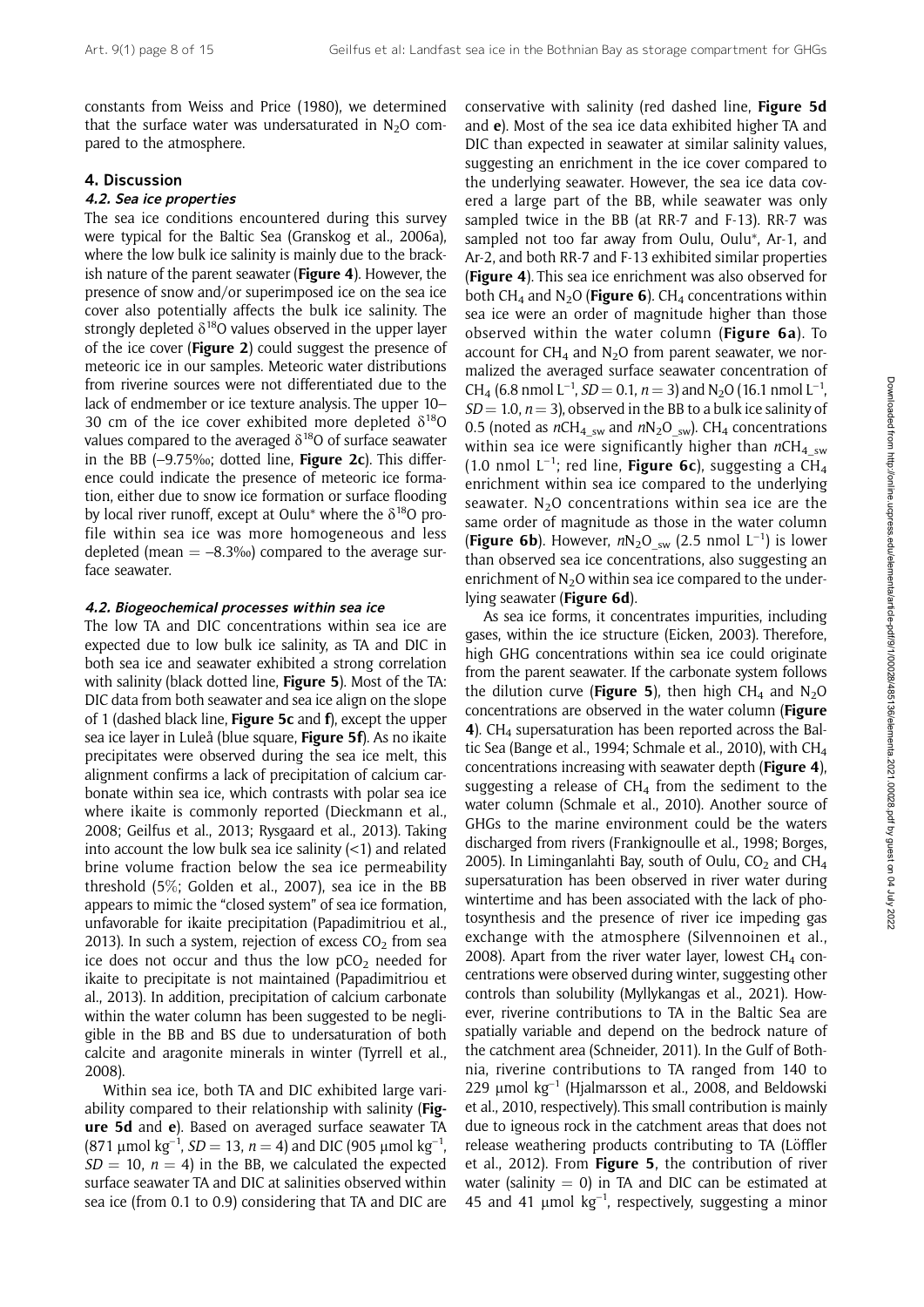

Figure 5. Relationships between total alkalinity, dissolved inorganic carbon, and salinity in sea ice and seawater. Upper panels present, for both sea ice (Si) and seawater (Sw), the relationships between (a) total alkalinity (TA,  $\mu$ mol kg<sup>-1</sup>) and salinity, (b) dissolved inorganic carbon (DIC,  $\mu$ mol kg<sup>-1</sup>) and salinity, and (c) TA and DIC. Corresponding lower panels depict the sea ice data using symbols shape- and color-coded by station (inset legend; locations in Figure 1). The dotted black line in Panels a, b, d, and e represents the dilution line. The dashed black line in Panels c and f represents the DIC: TA ratio of 1. The red dashed line in Panels d and e represents an estimate of what surface seawater TA and DIC would be at similar salinity observed within sea ice (from 0.1 to 0.9), considering TA and DIC conservative with salinity. DOI: https://doi.org/10.1525/elementa.2021.00028.f5

contribution of riverine water to the carbonate system in the marine environment.

In addition to their enrichment from either riverine or marine waters, GHGs may accumulate in sea ice from bubbles. As sea ice temperature decreases, the brine volume decreases with the potential to affect pressure, bubbles, and the solubility of gases trapped within sea ice (Crabeck et al., 2019). Gas supersaturation leads to bubble nucleation (Zhou et al., 2013). Because gas bubbles move upward due to their buoyancy, while dissolved compounds are subject to gravity drainage (i.e., downward movement), gas bubble formation can drive gas accumulation in sea ice (Zhou et al., 2014). The enrichment of CH<sub>4</sub> in sea ice could be due to  $CH<sub>4</sub>$  bubbles released from the sediment that migrate through the water column due to their own buoyancy and accumulate within the ice structure as sea ice grows.

Vertical profiles of CH<sub>4</sub> concentration in sea ice exhibit maximum concentrations in the upper layer (Figure 3), except at Vaasa where an increase in  $CH<sub>4</sub>$  concentration was observed at the surface but the maximum value was at the sea ice bottom. The increase of gas concentration at the surface is less marked for  $N_2O$  and DIC than for CH<sub>4</sub>. Excess of  $CH<sub>4</sub>$  at the ice surface could be associated with the formation of meteoric ice due to the flooding of  $CH_{4}$ supersaturated river water onto the ice surface. In addition, an enhanced ebullition flux of  $CH<sub>4</sub>$  early in the ice formation could contribute to the higher  $CH<sub>4</sub>$  concentrations. In fall, organic matter from the summer phytoplankton bloom and relatively high bottom water temperatures may support significant benthic mineralization (Humborg et al., 2019). Decrease of  $CH<sub>4</sub>$  ebullition fluxes from fall to winter has been documented for temperate continental aquatic systems (Wilkinson et al., 2015; Tušer et al., 2017)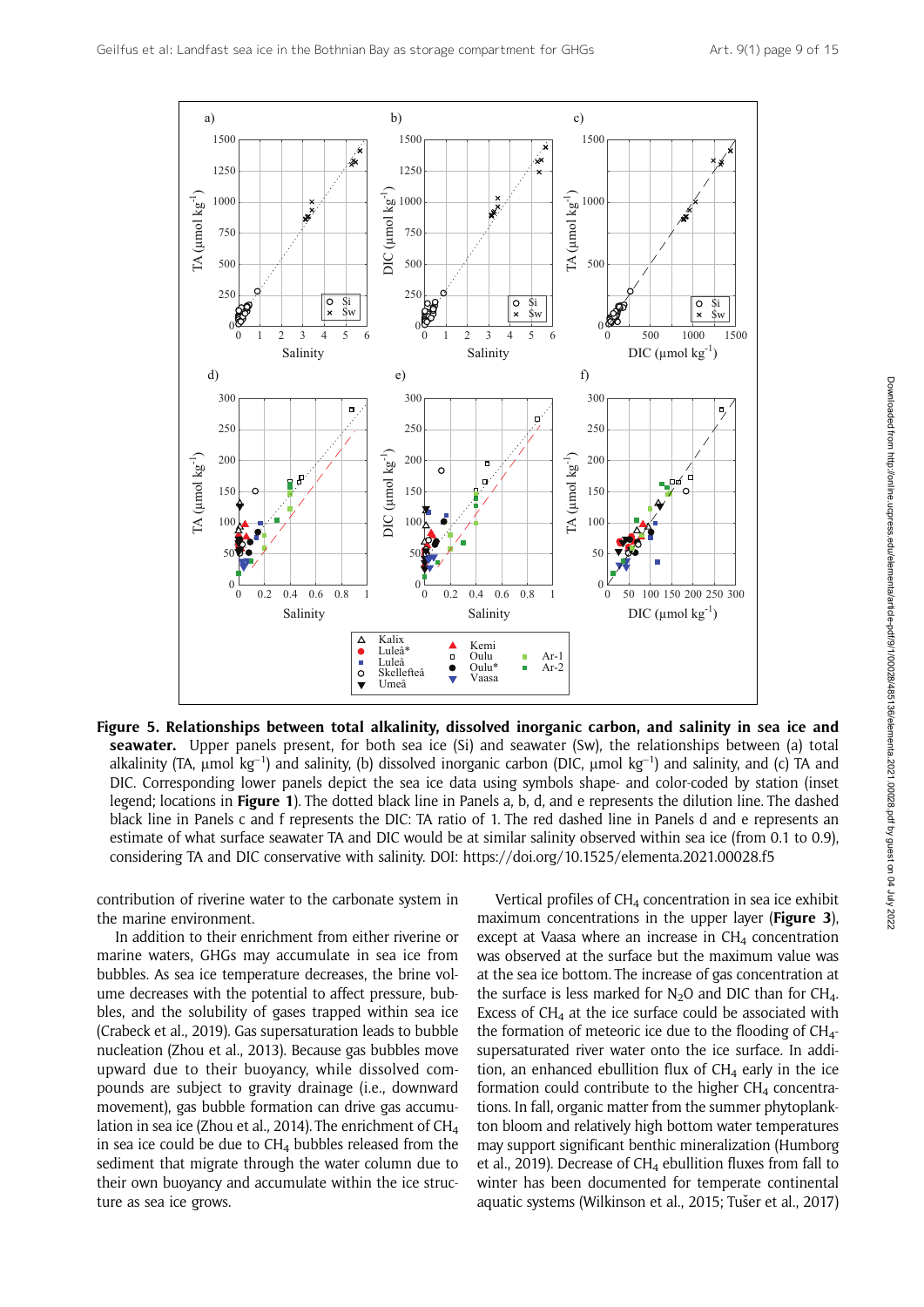

Figure 6. Relationships between salinity and CH<sub>4</sub> and N<sub>2</sub>O in sea ice and seawater. Upper panels present, for both sea ice (Si) and seawater (Sw), the relationships between (a)  $CH_4$  (nmol  $L^{-1}$ ) and salinity, (b) N<sub>2</sub>O (nmol  $L^{-1}$ ) and salinity. Corresponding lower panels depict the sea ice data using symbols shape- and color-coded by station (inset legend; locations in Figure 1). The red (dotted) line in Panels c and d represents the CH<sub>4</sub> or N<sub>2</sub>O concentrations expected in surface seawater at a salinity of 0.5. DOI: https://doi.org/10.1525/elementa.2021.00028.f6

and could explain the decrease in  $CH<sub>4</sub>$  concentrations with sea ice depth, associated with the slower growth rate of the ice as it thickens, increasing the efficiency of impurity rejection (salts, gases) to the water column as sea ice grows (Granskog et al., 2006b).

Once GHGs are trapped within the ice structure, gas bubbles will not escape to the atmosphere as long as the sea ice permeability is low (e.g., brine volume  $< 5\%$ ; Golden et al., 2007), and GHGs could remain within the ice matrix until the onset of sea ice melt.  $CH<sub>4</sub>$  temporarily trapped within the ice structure or under-ice water could be subject to microbial oxidation to  $CO<sub>2</sub>$  within sea ice and meltwater and buffered by the carbonate system of the ocean. However, the prevalence and activity of the potential CH<sub>4</sub> oxidizers need to be verified in future studies. Nevertheless, our results suggest that sea ice in the BB could act as a sink for  $CH<sub>4</sub>$ , whereas the increasing temperatures and loss of sea ice cover due to global warming may increase  $CH<sub>4</sub>$  fluxes in the Baltic Sea (Humborg et al., 2019).

# 5. Conclusions

While the role of sea ice in GHG exchanges across the ocean–sea ice–atmosphere interface is poorly constrained, observations over brackish sea ice, as in the BB, are still lacking. Due to ongoing changes in the polar regions, with undefined consequences for sea ice biogeochemical cycles (Lannuzel et al., 2020), investigations of low salinity sea ice in the Baltic Sea may help to constrain future changes in the warming Arctic, especially on shallow shelves where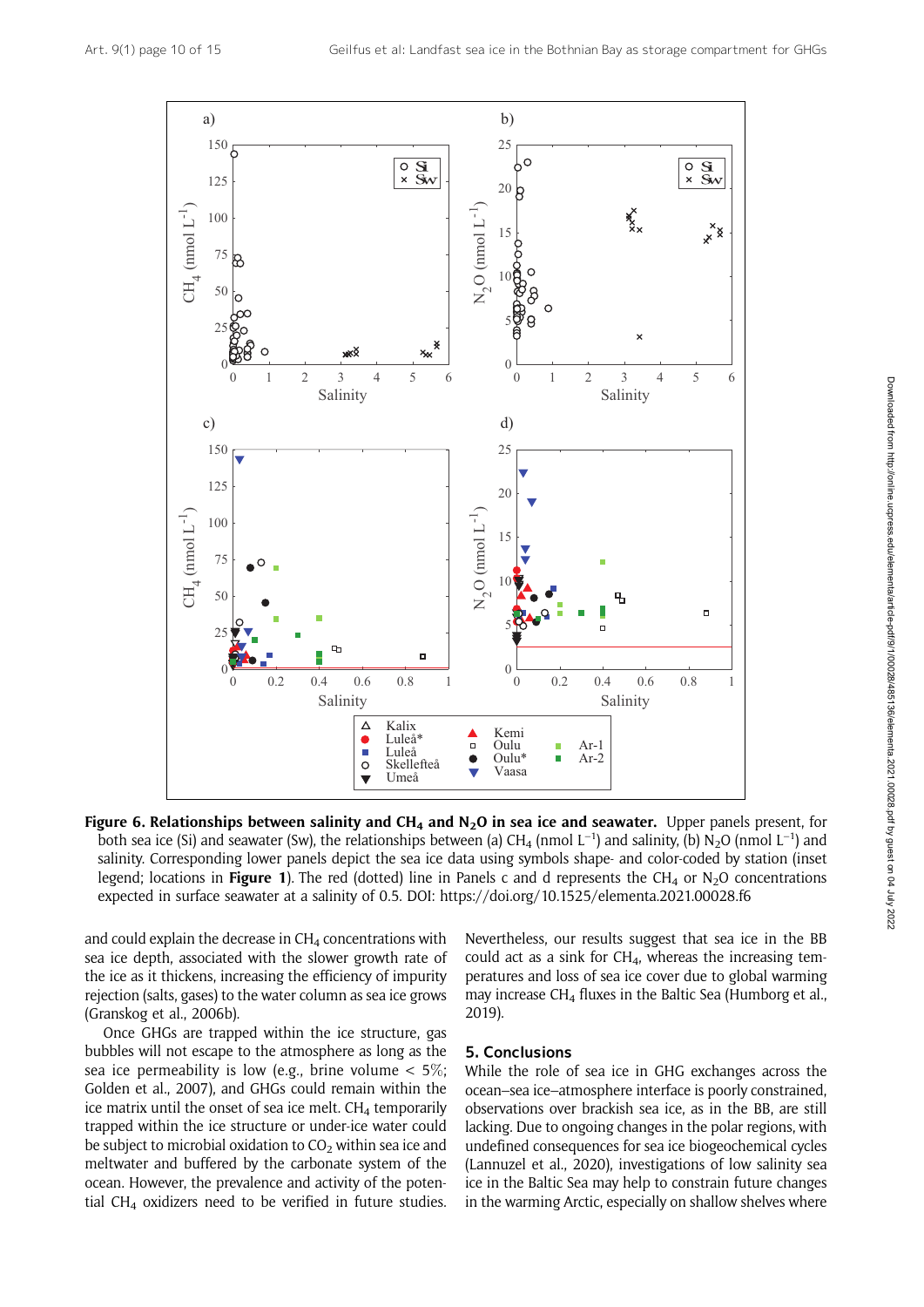increased freshwater input can significantly reduce sea surface salinity.

The carbonate system of both sea ice and the water column in this study appeared to be driven mainly by salinity. High CH<sub>4</sub> and N<sub>2</sub>O concentrations were observed in both sea ice and the water column, but the ice cover appeared to be enriched in GHGs compared to the water column. This enrichment is due to the concentration effect, associated with sea ice growth, of already enriched parent seawater and/or enriched riverine freshwater. As sea ice temperature and brine volume decreases, the solubility of GHGs trapped within the ice matrix decreases, leading to bubble formation. In addition, gas bubbles originating from the sediment may be incorporated within the ice cover and contribute to the sea ice enrichment in GHGs. Due to the low brine volume of brackish sea ice, bubbles accumulated in the ice matrix are expected to remain until the onset of sea ice melt. This temporary GHG storage in sea ice may have implications for the magnitude and timing of the BB GHG fluxes, which would be further constrained if sea ice supports active microbial CH<sub>4</sub> oxidation.

# Data accessibility statement

Data are available at HydroShare: [https://doi.org/10.](https://doi.org/10.4211/hs.13f2735419cf4d2cac8ab353725e3145) [4211/hs.13f2735419cf4d2cac8ab353725e3145](https://doi.org/10.4211/hs.13f2735419cf4d2cac8ab353725e3145).

# Acknowledgments

This research was primarily funded by the International Union for Conservation of Nature, with additional financial support from the Canadian Natural Sciences and Engineering Research Council and the Canada Foundation for Innovation. BD is a research associate of the F.R.S-FNR. The authors would like to thank Jody Deming, Mats Granskog, and an anonymous reviewer for their constructive comments that greatly improved the overall quality of the article.

# Funding

Financial support for this study was provided by the Canada Excellence Research Chairs program, the Canada Research Chairs program, the Natural Sciences and Engineering Research Council, and the Canada Foundation for Innovation. E-ER is funded by the Academy of Finland (PRICE 325140). The study utilized SYKE marine research infrastructure as a part of the national FINMARI RI consortium.

# Competing interests

The authors declare no competing interests.

# Author contributions

Field sampling was performed by N-XG, KMM, HK, E-ER. Laboratory and data analyses were performed by N-XG, ML, BD. All authors contributed to the article redaction and have reviewed and approved the submitted version for publication.

#### References

- Anderson, IC, Levine, JS. 1986. Relative rates of nitric oxide and nitrous oxide production by nitrifiers, denitrifiers, and nitrate respirers. Applied Environmental Microbiology 51(5): 938–945. DOI: [http://dx.doi.](http://dx.doi.org/10.1128/AEM.51.5.938-945.1986) [org/10.1128/AEM.51.5.938-945.1986.](http://dx.doi.org/10.1128/AEM.51.5.938-945.1986)
- Arctic Monitoring and Assessment Programme. 2015. AMAP assessment 2015: Methane as an Arctic climate forcer. Oslo, Norway: Arctic Monitoring and Assessment Programme (AMAP), pp. vii  $+$  139.
- Arrigo, KR. 2017. Sea ice as a habitat for primary producers, in Thomas, DN ed., Sea ice. UK: John Wiley: 352–369. DOI: [http://dx.doi.org/10.1002/978111](http://dx.doi.org/10.1002/9781118778371.ch14) [8778371.ch14](http://dx.doi.org/10.1002/9781118778371.ch14).
- Bakker, DCE, Bange, HW, Gruber, N, Johannessen, T, Upstill-Goddard, RC, Borges, AV, Delille, B, Löscher, CR, Naqvi, SWA, Omar, AM, Santana-Casiano, JM. 2014. Air-sea interactions of natural long-lived greenhouse gases ( $CO<sub>2</sub>$ , N<sub>2</sub>O, CH<sub>4</sub>) in a changing climate, in Liss, PS, Johnson, MT eds., Ocean-atmosphere interactions of gases and particles. Berlin, Heidelberg: Springer: 113–169. DOI: [http://](http://dx.doi.org/10.1007/978-3-642-25643-1_3) [dx.doi.org/10.1007/978-3-642-25643-1\\_3.](http://dx.doi.org/10.1007/978-3-642-25643-1_3)
- Bange, HW, Bartell, UH, Rapsomanikis, S, Andreae, MO. 1994. Methane in the Baltic and North Seas and a reassessment of the marine emissions of methane. Global Biogeochemical Cycles 8(4): 465– 480. DOI: [http://dx.doi.org/10.1029/94GB02181.](http://dx.doi.org/10.1029/94GB02181)
- Beldowski, J, Löffler, A, Schneider, B, Joensuu, L. 2010. Distribution and biogeochemical control of total  $CO<sub>2</sub>$  and total alkalinity in the Baltic Sea. Journal of Marine Systems 81(3): 252–259. DOI: [http://dx.](http://dx.doi.org/10.1016/j.jmarsys.2009.12.020) [doi.org/10.1016/j.jmarsys.2009.12.020.](http://dx.doi.org/10.1016/j.jmarsys.2009.12.020)
- Bluhm, BA, Swadling, KM, Gradinger, R. 2017. Sea ice as a habitat for macrograzers, in Thomas, DN ed., Sea ice. UK: John Wiley: 394–414. DOI: [http://dx.doi.](http://dx.doi.org/10.1002/9781118778371.ch16) [org/10.1002/9781118778371.ch16](http://dx.doi.org/10.1002/9781118778371.ch16).
- Borges, AV. 2005. Do we have enough pieces of the jigsaw to integrate  $CO<sub>2</sub>$  fluxes in the coastal ocean? Estuaries 28(1): 3–27. DOI: [http://dx.doi.org/10.1007/](http://dx.doi.org/10.1007/BF02732750) [BF02732750](http://dx.doi.org/10.1007/BF02732750).
- Borges, AV, Champenois,W, Gypens, N, Delille, B, Harlay, J. 2016. Massive marine methane emissions from near-shore shallow coastal areas. Scientific Reports 6(1): 1–8. DOI: [http://dx.doi.org/10.1038/](http://dx.doi.org/10.1038/srep27908) [srep27908.](http://dx.doi.org/10.1038/srep27908)
- Bowman, JS, Rasmussen, S, Blom, N, Deming, JW, Rysgaard, S, Sicheritz-Ponten, T. 2012. Microbial community structure of Arctic multiyear sea ice and surface seawater by 454 sequencing of the 16S RNA gene. ISME Journal 6(1): 11–20. DOI: [http://dx.doi.](http://dx.doi.org/10.1038/ismej.2011.76) [org/10.1038/ismej.2011.76](http://dx.doi.org/10.1038/ismej.2011.76).
- Carini, P, White, AE, Campbell, EO, Giovannoni, SJ. 2014. Methane production by phosphate-starved SAR11 chemoheterotrophic marine bacteria. Nature Communications 5(1): 4346. DOI: [http://dx.doi.org/](http://dx.doi.org/10.1038/ncomms5346) [10.1038/ncomms5346](http://dx.doi.org/10.1038/ncomms5346).
- Caron, DA, Gast, RJ, Garneau, M-È. 2017. Sea ice as a habitat for micrograzers, in Thomas, DN ed., Sea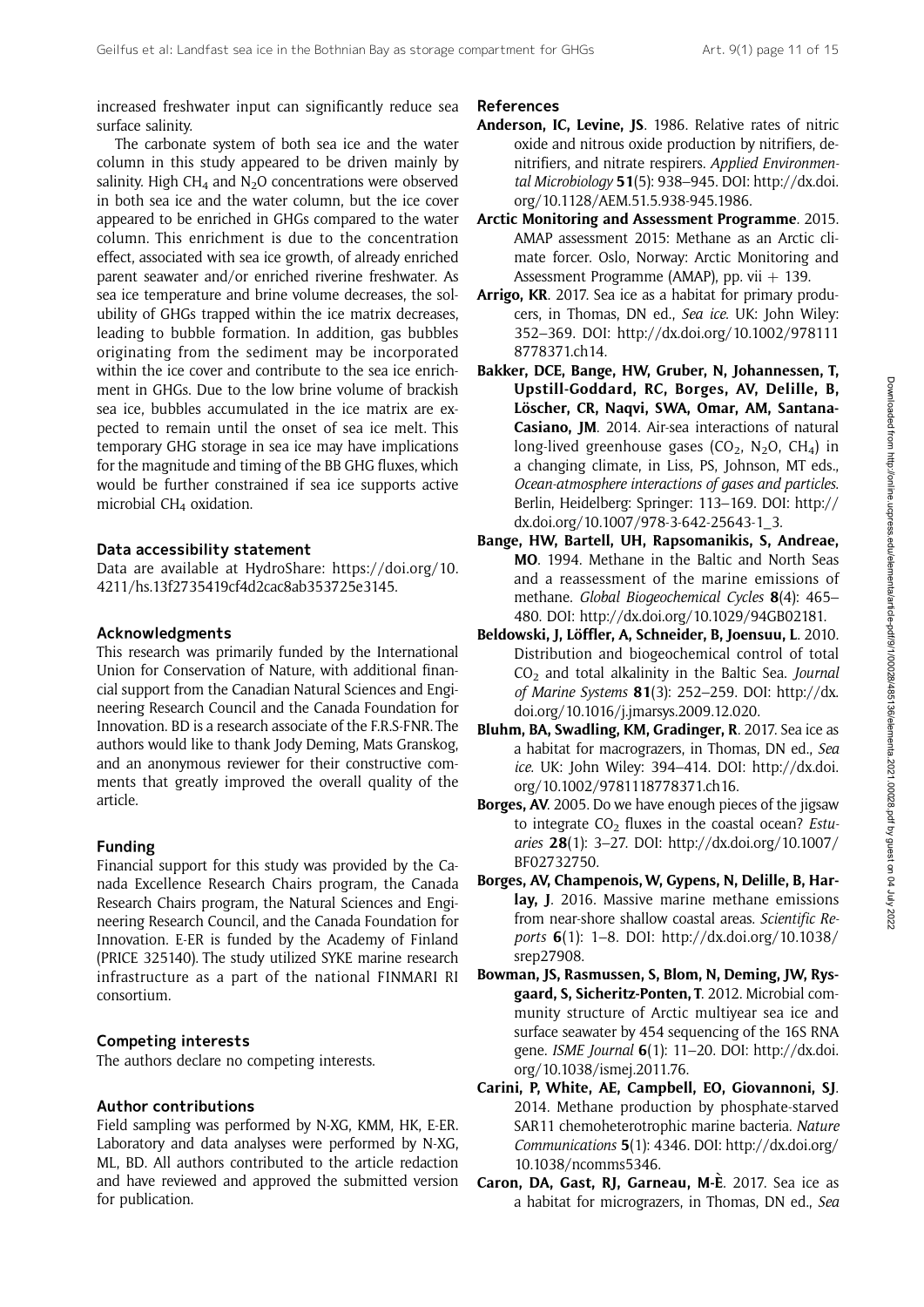ice. UK: John Wiley. DOI: [http://dx.doi.org/10.1002/](http://dx.doi.org/10.1002/9781118778371.ch15) [9781118778371.ch15.](http://dx.doi.org/10.1002/9781118778371.ch15)

- Cox, GFN, Weeks, WF. 1983. Equations for determining the gas and brine volumes in sea-ice samples. Journal of Glaciology 29(102): 306–316. DOI: [http://dx.](http://dx.doi.org/10.3189/S0022143000008364) [doi.org/10.3189/S0022143000008364.](http://dx.doi.org/10.3189/S0022143000008364)
- Crabeck, O, Delille, B, Thomas, D, Geilfus, NX, Rys**gaard, S, Tison, JL.** 2014.  $CO<sub>2</sub>$  and CH<sub>4</sub> in sea ice from a Subarctic fjord under influence of riverine input. Biogeosciences 11(23): 6525–6538. DOI: <http://dx.doi.org/10.5194/bg-11-6525-2014>.
- Crabeck, O, Galley, RJ, Mercury, L, Delille, B, Tison, JL, Rysgaard, S. 2019. Evidence of freezing pressure in sea ice discrete brine inclusions and its impact on aqueous-gaseous equilibrium. Journal of Geophysical Research: Oceans 124(3): 1660–1678. DOI: [http://](http://dx.doi.org/10.1029/2018JC014597) [dx.doi.org/10.1029/2018JC014597.](http://dx.doi.org/10.1029/2018JC014597)
- Damm, E, Rudels, B, Schauer, U, Mau, S, Dieckmann, G. 2015. Methane excess in Arctic surface watertriggered by sea ice formation and melting. Scientific Reports 5: 16179. DOI: [http://dx.doi.org/10.1038/](http://dx.doi.org/10.1038/srep16179) [srep16179.](http://dx.doi.org/10.1038/srep16179)
- Deming, JW, Collins, E. 2017. Sea ice as a habitat for Bacteria, Archaea and viruses, in Thomas, DN ed., Sea ice. UK: John Wiley: 326–351. DOI: [http://dx.](http://dx.doi.org/10.1002/9781118778371.ch13) [doi.org/10.1002/9781118778371.ch13.](http://dx.doi.org/10.1002/9781118778371.ch13)
- Dieckmann, GS, Nehrke, G, Papadimitriou, S, Gottlicher, J, Steininger, R, Kennedy, H, Wolf-Gladrow, D, Thomas, DN. 2008. Calcium carbonate as ikaite crystals in Antarctic sea ice. Geophysical Research Letters 35(8): L08501. DOI: [http://dx.doi.org/10.](http://dx.doi.org/10.1029/2008GL033540) [1029/2008GL033540.](http://dx.doi.org/10.1029/2008GL033540)
- Eicken, H. 2003. From the microscopic, to the macroscopic, to the regional scale: Growth, microstructure and properties of sea ice, in Thomas, DN ed., Sea ice. UK: John Wiley: 22–81. DOI: [http://dx.doi.org/10.](http://dx.doi.org/10.1002/9780470757161.ch2) [1002/9780470757161.ch2.](http://dx.doi.org/10.1002/9780470757161.ch2)
- Frankignoulle, M, Abril, G, Borges, A, Bourge, I, Canon, C, Delille, B, Libert, E, Théate, JM. 1998. Carbon dioxide emission from European Estuaries. Science 282(5388): 434–436. DOI: [http://dx.doi.](http://dx.doi.org/10.1126/science.282.5388.434) [org/10.1126/science.282.5388.434](http://dx.doi.org/10.1126/science.282.5388.434).
- Fransson, A, Chierici, M, Abrahamsson, K, Andersson, M, Granfors, A, Gårdfeldt, K, Torstensson, A, **Wulff, A.** 2015. CO<sub>2</sub>-system development in young sea ice and  $CO<sub>2</sub>$  gas exchange at the ice/air interface mediated by brine and frost flowers in Kongsfjorden, Spitsbergen. Annals of Glaciology 56(69): 245–257. DOI: [http://dx.doi.org/10.3189/2015Ao](http://dx.doi.org/10.3189/2015AoG69A563) [G69A563](http://dx.doi.org/10.3189/2015AoG69A563).
- Fransson, A, Chierici, M, Skjelvan, I, Olsen, A, Assmy, P, Peterson, AK, Spreen, G, Ward, B. 2017. Effects of sea-ice and biogeochemical processes and storms on under-ice water  $fCO<sub>2</sub>$  during the winter-spring transition in the high Arctic Ocean: Implications for sea-air  $CO<sub>2</sub>$  fluxes. Journal of Geophysical Research: Oceans 122(7): 5566–5587. DOI: [http://dx.doi.org/](http://dx.doi.org/10.1002/2016JC012478) [10.1002/2016JC012478.](http://dx.doi.org/10.1002/2016JC012478)
- Geilfus, NX, Carnat, G, Dieckmann, GS, Halden, N, Nehrke, G, Papakyriakou, TN, Tison, JL, Delille,

**B.** 2013. First estimates of the contribution of  $CaCO<sub>3</sub>$ precipitation to the release of  $CO<sub>2</sub>$  to the atmosphere during young sea ice growth. Journal of Geophysical Research: Oceans 118: 244–255. DOI: [http://dx.doi.org/10.1029/2012JC007980.](http://dx.doi.org/10.1029/2012JC007980)

- Geilfus, NX, Carnat, G, Papakyriakou, T, Tison, JL, Else, B, Thomas, H, Shadwick, E, Delille, B. 2012. Dynamics of  $pCO<sub>2</sub>$  and related air-ice  $CO<sub>2</sub>$  fluxes in the Arctic coastal zone (Amundsen Gulf, Beaufort Sea). Journal of Geophysical Research: Oceans 117(C9). DOI: [http://dx.doi.org/10.1029/2011JC](http://dx.doi.org/10.1029/2011JC007118) [007118](http://dx.doi.org/10.1029/2011JC007118).
- Geilfus, NX, Galley, RJ, Crabeck, O, Papakyriakou, T, Landy, J. Tison, JL, Rysgaard, S. 2015. Inorganic carbon dynamics of melt-pond-covered first-year sea ice in the Canadian Arctic. Biogeosciences 12(6): 2047–2061. DOI: [http://dx.doi.org/10.5194/bg-12-](http://dx.doi.org/10.5194/bg-12-2047-2015) [2047-2015.](http://dx.doi.org/10.5194/bg-12-2047-2015)
- Geilfus, NX, Galley, RJ, Else, BGT, Campbell, K, Papakyriakou, T, Crabeck, O, Lemes, M, Delille, B, Rysgaard, S. 2016. Estimates of ikaite export from sea ice to the underlying seawater in a sea ice–seawater mesocosm. The Cryosphere **10**(5): 2173–2189. DOI: [http://dx.doi.org/10.5194/tc-10-2173-2016.](http://dx.doi.org/10.5194/tc-10-2173-2016)
- Geilfus, NX, Munson, KM, Lemes, M,Wang, F, Tison, JL, Rysgaard, S. 2021. Meteoric water contribution to sea ice formation and its control of the surface water carbonate cycle in the Wandel Sea shelf, northeastern Greenland. Elementa: Science of the Anthropocene 9(1). DOI: [http://dx.doi.org/10.1525/elementa.2021.](http://dx.doi.org/10.1525/elementa.2021.00004) [00004.](http://dx.doi.org/10.1525/elementa.2021.00004)
- Geilfus, NX, Munson, KM, Sousa, J, Germanov, Y, Bhugaloo, S, Babb, D, Wang, F. 2019. Distribution and impacts of microplastic incorporation within sea ice. Marine Pollution Bulletin 145: 463–473. DOI: [http://](http://dx.doi.org/10.1016/j.marpolbul.2019.06.029) [dx.doi.org/10.1016/j.marpolbul.2019.06.029](http://dx.doi.org/10.1016/j.marpolbul.2019.06.029).
- Golden, KM, Eicken, H, Heaton, AL, Miner, J, Pringle, DJ, Zhu, J. 2007. Thermal evolution of permeability and microstructure in sea ice. Geophysical Research Letters 34(L16501). DOI: [http://dx.doi.org/10.](http://dx.doi.org/10.1029/2007GL030447) [1029/2007GL030447.](http://dx.doi.org/10.1029/2007GL030447)
- Gran, G. 1952. Determination of the equivalence point in potentiometric titration. Part II. Analyst 77: 661– 671. DOI: [http://dx.doi.org/10.1039/an95277](http://dx.doi.org/10.1039/an9527700661) [00661.](http://dx.doi.org/10.1039/an9527700661)
- Granskog, MA, Kaartokallio, H, Kuosa, H, Thomas, DN, Vainio, J. 2006a. Sea ice in the Baltic Sea—A review. Estuarine, Coastal Shelf Science 70(1): 145– 160. DOI: [http://dx.doi.org/10.1016/j.ecss.2006.06.](http://dx.doi.org/10.1016/j.ecss.2006.06.001) [001.](http://dx.doi.org/10.1016/j.ecss.2006.06.001)
- Granskog, MA, Martma, TA, Vaikmäe, RA. 2003. Development, structure and composition of land-fast sea ice in the northern Baltic Sea. Journal of Glaciology 49(164): 139–148. DOI: [http://dx.doi.org/10.3189/](http://dx.doi.org/10.3189/172756503781830872) [172756503781830872.](http://dx.doi.org/10.3189/172756503781830872)
- Granskog, MA, Uusikivi, J, Blanco Sequeiros, A, Sonninen, E. 2006b. Relation of ice growth rate to salt segregation during freezing of low-salinity sea water (Bothnian Bay, Baltic Sea). Annals of Glaciology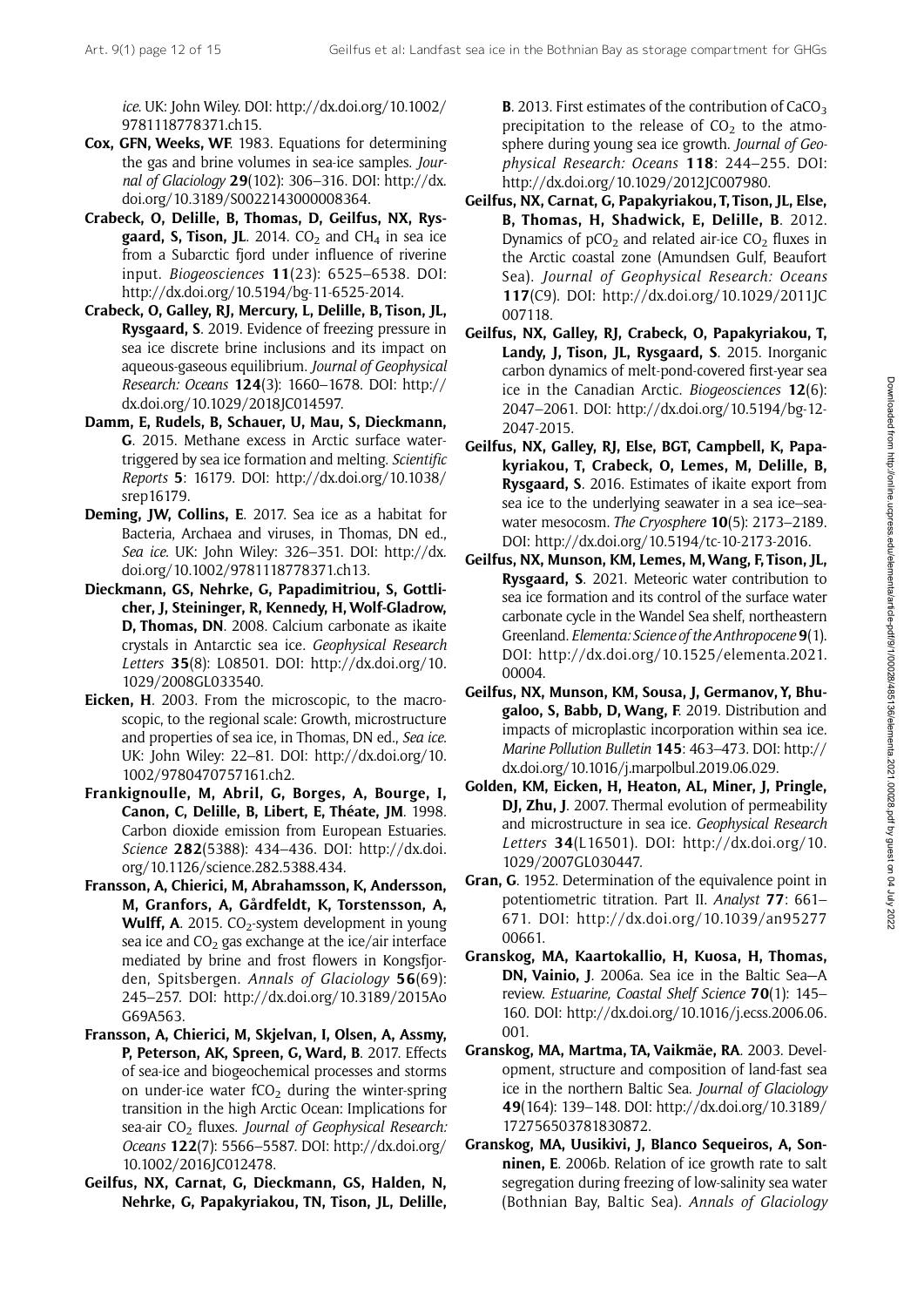44(1), 134–138. DOI: [http://dx.doi.org/10.3189/](http://dx.doi.org/10.3189/172756406781811259) [172756406781811259](http://dx.doi.org/10.3189/172756406781811259).

- Granskog, MA, Virkkunen, K, Thomas, DN, Ehn, J, Kola, H, Martma, T. 2004. Chemical properties of brackish water ice in the Bothnian Bay, the Baltic Sea. Journal of Glaciology 50(169): 292-302. DOI: <http://dx.doi.org/10.3189/172756504781830079>.
- Grasshoff, K, Ehrhardt, M, Kremling, K eds. 1983. Methods of seawater analysis. Weinheim, Germany: Verlag Chemie.
- Heeschen, KU, Collier, RW, de Angelis, MA, Suess, E, Rehder, G, Linke, P, Klinkhammer, GP. 2005. Methane sources, distributions, and fluxes from cold vent sites at Hydrate Ridge, Cascadia margin. Global Biogeochemical Cycles 19(2). DOI: [http://dx.doi.org/](http://dx.doi.org/10.1029/2004gb002266) [10.1029/2004gb002266](http://dx.doi.org/10.1029/2004gb002266).
- Hjalmarsson, S, Wesslander, K, Anderson, LG, Omstedt, A, Perttilä, M, Mintrop, L. 2008. Distribution, long-term development and mass balance calculation of total alkalinity in the Baltic Sea. Continental Shelf Research 28(4): 593–601. DOI: [http://](http://dx.doi.org/10.1016/j.csr.2007.11.010) [dx.doi.org/10.1016/j.csr.2007.11.010](http://dx.doi.org/10.1016/j.csr.2007.11.010).
- Hu, YB, Wang, F, Boone, W, Barber, D, Rysgaard, S. 2018. Assessment and improvement of the sea ice processing for dissolved inorganic carbon analysis. Limnology and Oceanography: Methods 16(2): 83– 91. DOI:<http://dx.doi.org/10.1002/lom3.10229>.
- Humborg, C, Geibel, MC, Sun, X, McCrackin, M, Mörth, CM, Stranne, C, Jakobsson, M, Gustafsson, B, Sokolov, A, Norkko, A, Norkko, J. 2019. High emissions of carbon dioxide and methane from the coastal Baltic Sea at the end of a summer heat wave. Frontiers in Marine Science 6. DOI: [http://dx.doi.](http://dx.doi.org/10.3389/fmars.2019.00493) [org/10.3389/fmars.2019.00493.](http://dx.doi.org/10.3389/fmars.2019.00493)
- Kaartokallio, H. 2001. Evidence for active microbial nitrogen transformations in sea ice (Gulf of Bothnia, Baltic Sea) in midwinter. Polar Biology 24(1): 21–28. DOI: [http://dx.doi.org/10.1007/s003000000169.](http://dx.doi.org/10.1007/s003000000169)
- Kaartokallio, H. 2004. Food web components, and physical and chemical properties of Baltic Sea ice. Marine Ecology Progress Series 273: 49–63. DOI: [http://dx.](http://dx.doi.org/10.3354/meps273049) [doi.org/10.3354/meps273049](http://dx.doi.org/10.3354/meps273049).
- Karl, DM, Beversdorf, L, Björkman, KM, Church, MJ, Martinez, A, Delong, EF. 2008. Aerobic production of methane in the sea. Nature Geosciences 1(7): 473–478. DOI: [http://dx.doi.org/10.1038/](http://dx.doi.org/10.1038/ngeo234) [ngeo234](http://dx.doi.org/10.1038/ngeo234).
- Kawamura, T, Shirasawa, K, Ishikawa, N, Lindfors, A, Rasmus, K, Granskog, MA, Ehn, J, Leppäranta, M, Martha, T, Vaikmäe, R. 2001. Time-series observations of the structure and properties of brackish ice in the Gulf of Finland. Annals of Glaciology 33: 1–4. DOI: [http://dx.doi.org/10.3189/17275640](http://dx.doi.org/10.3189/172756401781818950) [1781818950](http://dx.doi.org/10.3189/172756401781818950).
- Kitidis, V, Upstill-Goddard, RC, Anderson, LG. 2010. Methane and nitrous oxide in surface water along the North-West Passage, Arctic Ocean. Marine Chemistry 121(1): 80–86. DOI: [http://dx.doi.org/10.](http://dx.doi.org/10.1016/j.marchem.2010.03.006) [1016/j.marchem.2010.03.006](http://dx.doi.org/10.1016/j.marchem.2010.03.006).
- Knittel, K, Boetius, A. 2009. Anaerobic oxidation of methane: Progress with an unknown process. Annual Review of Microbiology 63: 311–334. DOI: [http://dx.doi.org/10.1146/annurev.micro.61.](http://dx.doi.org/10.1146/annurev.micro.61.080706.093130) [080706.093130](http://dx.doi.org/10.1146/annurev.micro.61.080706.093130).
- Kuosa, H, Kaartokallio, H. 2006. Experimental evidence on nutrient and substrate limitation of Baltic Sea sea-ice algae and bacteria. Hydrobiologia 554(1): 1–10. DOI: [http://dx.doi.org/10.1007/s10750-005-](http://dx.doi.org/10.1007/s10750-005-1001-z) [1001-z](http://dx.doi.org/10.1007/s10750-005-1001-z).
- Kvenvolden, KA, Lilley, MD, Lorenson, TD, Barnes, PW, McLaughlin, E. 1993. The Beaufort Sea continental shelf as a seasonal source of atmospheric methane. Geophysical Research Letters 20(22): 2459–2462. DOI: [http://dx.doi.org/10.1029/93gl02727.](http://dx.doi.org/10.1029/93gl02727)
- Lannuzel, D, Tedesco, L, van Leeuwe, M, Campbell, K, Flores, H, Delille, B, Miller, L, Stefels, J, Assmy, P, Bowman, J, Brown, K, Castellani, G, Chierici, M, Crabeck, O, Damm, E, Else, B, Fransson, A, Fripiat, F, Geilfus, NX, Jacques C, Jones, E, Kaartokallio, H, Kotovitch, M, Meiners, K, Moreau, S, Nomura, D, Peeken, I, Rintala, JM, Steiner, N, Tison, JL, Vancoppenolle, M, Van der Linden, F, Vichi, M, Wongpan, P. 2020. The future of Arctic sea-ice biogeochemistry and ice-associated ecosystems. Nature Climate Change 10(11): 983–992. DOI: <http://dx.doi.org/10.1038/s41558-020-00940-4>.
- Leppäranta, M, Manninen, T. 1988. The brine and gas content of sea ice with attention to low salinities and high temperatures. Finnish Institute Marine Research Internal Report 88: 2.
- Löffler, A, Schneider, B, Perttilä, M, Rehder, G. 2012. Air–sea  $CO<sub>2</sub>$  exchange in the Gulf of Bothnia, Baltic Sea. Continental Shelf Research 37: 46–56. DOI: [http://dx.doi.org/10.1016/j.csr.2012.02.002.](http://dx.doi.org/10.1016/j.csr.2012.02.002)
- Myllykangas, JP, Hietanen, S, Jilbert, T. 2021. Legacy effects of eutrophication on modern methane dynamics in a boreal estuary. Estuaries and Coasts 43(2): 189–206. DOI: [http://dx.doi.org/.1007/](http://dx.doi.org/.1007/s12237-019-00677-0) [s12237-019-00677-0.](http://dx.doi.org/.1007/s12237-019-00677-0)
- Op den Camp, HJM, Islam, T, Stott, MB, Harhangi, HR, Hynes, A, Schouten, S, Jetten, MSM, Birkeland, NK, Pol, A, Dunfield, PF. 2009. Environmental, genomic and taxonomic perspectives on methanotrophic Verrucomicrobia. Environmental Microbiology Reports 1(5): 293–306. DOI: [http://dx.doi.org/](http://dx.doi.org/10.1111/j.1758-2229.2009.00022.x) [10.1111/j.1758-2229.2009.00022.x.](http://dx.doi.org/10.1111/j.1758-2229.2009.00022.x)
- Papadimitriou, S, Kennedy, H, Kennedy, DP, Thomas, DN. 2013. Ikaite solubility in seawater-derived brines at 1 atm and sub-zero temperatures to 265 K. Geochemica et Cosmochimica Acta 109(15). DOI: [http://dx.doi.org/10.1016/j.gca.2013.01.044.](http://dx.doi.org/10.1016/j.gca.2013.01.044)
- Parmentier, FJW, Christensen, TR, Rysgaard, S, Bendtsen, J, Glud, RN, Else, B, van Huissteden, J, Sachs, T, Vonk, JE, Sejr, MK. 2017. A synthesis of the arctic terrestrial and marine carbon cycles under pressure from a dwindling cryosphere. Ambio 46(1): 53–69. DOI: [http://dx.doi.org/10.1007/s13280-](http://dx.doi.org/10.1007/s13280-016-0872-8) [016-0872-8](http://dx.doi.org/10.1007/s13280-016-0872-8).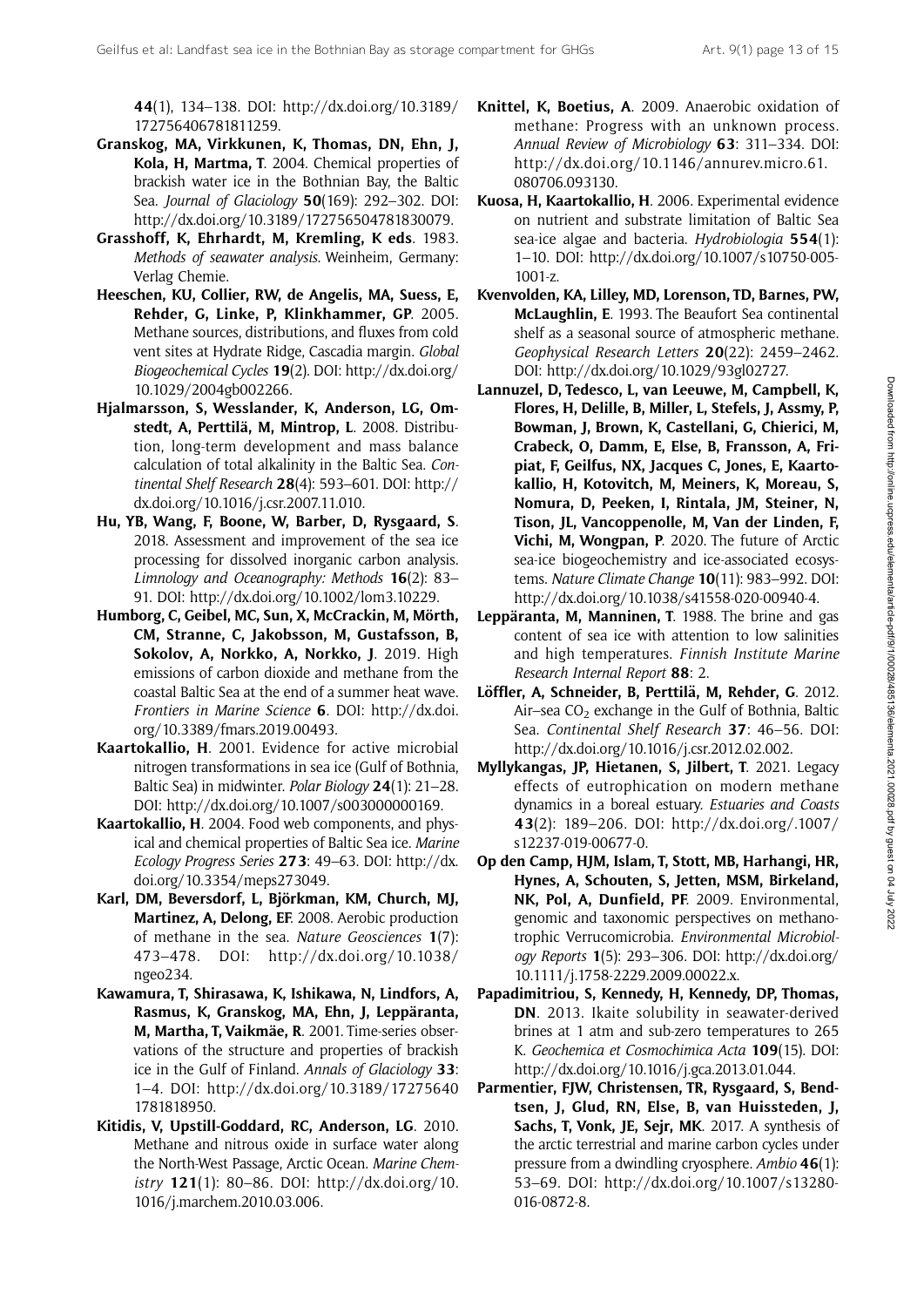- Pomeroy, L, Wiebe, W. 2001. Temperature and substrates as interactive limiting factors for marine heterotrophic bacteria. Aquatic Microbial Ecology 23(2): 187– 204. DOI: [http://dx.doi.org/10.3354/ame023187.](http://dx.doi.org/10.3354/ame023187)
- Puri, AW, Owen, S, Chu, F, Chavkin, T, Beck, DAC, Kalyuzhnaya, MG, Lidstrom, ME. 2015. Genetic tools for the industrially promising methanotroph Methylomicrobium buryatense. Applied and Environmental Microbiology 81(5): 1775–1781. DOI: [http://dx.doi.](http://dx.doi.org/10.1128/AEM.03795-14) [org/10.1128/AEM.03795-14](http://dx.doi.org/10.1128/AEM.03795-14).
- Randall, K, Scarratt, M, Levasseur, M, Michaud, S, Xie, H, Gosselin, M. 2012. First measurements of nitrous oxide in Arctic sea ice. Journal of Geophysical Research: Oceans 117(C00G15). DOI: [http://dx.doi.](http://dx.doi.org/doi:10.1029/2011JC007340) [org/doi:10.1029/2011JC007340.](http://dx.doi.org/doi:10.1029/2011JC007340)
- Reeburgh, WS. 2007. Oceanic methane biogeochemistry. Chemical Reviews 107(2): 486–513. DOI: [http://dx.](http://dx.doi.org/10.1021/cr050362v) [doi.org/10.1021/cr050362v.](http://dx.doi.org/10.1021/cr050362v)
- Riedel, A, Michel, C, Gosselin, M. 2007. Grazing of largesized bacteria by sea-ice heterotrophic protists on the Mackenzie Shelf during the winter-spring transition. Aquatic Microbial Ecology 50(1): 25–38. DOI: [http://dx.doi.org/10.3354/ame01155.](http://dx.doi.org/10.3354/ame01155)
- Rysgaard, S, Bendtsen, J, Delille, B, Dieckmann, GS, Glud, RN, Kennedy, H, Mortensen, J, Papadimitriou, S, Thomas, DN, Tison, JL. 2011. Sea ice contribution to the air-sea  $CO<sub>2</sub>$  exchange in the Arctic and Southern Oceans. Tellus Series B: Chemical and Physical Meteorology 63(5): 823–830. DOI: [http://](http://dx.doi.org/10.1111/j.1600-0889.2011.00571.x) [dx.doi.org/10.1111/j.1600-0889.2011.00571.x](http://dx.doi.org/10.1111/j.1600-0889.2011.00571.x).
- Rysgaard, S, Bendtsen, J, Pedersen, LT, Ramlov, H, **Glud, RN**. 2009. Increased  $CO<sub>2</sub>$  uptake due to sea ice growth and decay in the Nordic Seas. Journal of Geophysical Research: Oceans 114(C09011). DOI: <http://dx.doi.org/10.1029/2008JC005088>.
- Rysgaard, S, Glud, RN, Sejr, MK, Bendtsen, J, Christensen, PB. 2007. Inorganic carbon transport during sea ice growth and decay: A carbon pump in polar seas. Journal of Geophysical Research: Oceans 112: C03016. DOI: [http://dx.doi.org/10.1029/2006JC](http://dx.doi.org/10.1029/2006JC003572) [003572](http://dx.doi.org/10.1029/2006JC003572).
- Rysgaard, S, Søgaard, DH, Cooper, M, Pućko, M, Lennert, K, Papakyriakou, TN, Wang, F, Geilfus, NX, Glud, RN, Ehn, J, McGinnis, DF, Attard, K, Sievers, J, Deming, JW, Barber, D. 2013. Ikaite crystal distribution in winter sea ice and implications for  $CO<sub>2</sub>$  system dynamics. The Cryosphere **7**(2): 707– 718. DOI: [http://dx.doi.org/10.5194/tc-7-707-2013.](http://dx.doi.org/10.5194/tc-7-707-2013)
- Schmale, O, Schneider von Deimling, J, Gülzow, W, Nausch, G, Waniek, JJ, Rehder, G. 2010. Distribution of methane in the water column of the Baltic Sea. Geophysical Research Letters 37(12). DOI: [http://dx.doi.org/10.1029/2010GL043115.](http://dx.doi.org/10.1029/2010GL043115)
- **Schneider, B.** 2011. The  $CO<sub>2</sub>$  system of the Baltic Sea: Biogeochemical control and impact of anthropogenic  $CO<sub>2</sub>$ , in Schernewski, G, Hofstede, J, Neumann, T ed., Global change and Baltic coastal zones. The Netherlands: Springer: 33–49. DOI: [http://dx.doi.](http://dx.doi.org/10.1007/978-94-007-0400-8_3) [org/10.1007/978-94-007-0400-8\\_3.](http://dx.doi.org/10.1007/978-94-007-0400-8_3)
- Shakhova, N, Semiletov, I, Leifer, I, Salyuk, A, Rekant, P, Kosmach, D. 2010. Geochemical and geophysical evidence of methane release over the East Siberian Arctic Shelf. Journal of Geophysical Research: Oceans 115(C8). DOI: [http://dx.doi.org/10.1029/](http://dx.doi.org/10.1029/2009JC005602) [2009JC005602](http://dx.doi.org/10.1029/2009JC005602).
- Silvennoinen, H, Liikanen, A, Rintala, J, Martikainen, PJ. 2008. Greenhouse gas fluxes from the eutrophic Temmesjoki river and its estuary in the Liminganlahti Bay (the Baltic Sea). *Biogeochemistry*  $90(2)$ : 193–208. DOI: [http://dx.doi.org/10.1007/s10533-](http://dx.doi.org/10.1007/s10533-008-9244-1) [008-9244-1.](http://dx.doi.org/10.1007/s10533-008-9244-1)
- Tison, JL, Schwegmann, S, Dieckmann, G, Rintala, JM, Meyer, H, Moreau, S, Vancoppenolle, M, Nomura, D, Engberg, S, Blomster, LJ, Hendricks, S, Uhlig, C, Luhtanen, AM, de jong, J, Janssens, J, Carnat, G, Zhou, J, Delille, B. 2017. Biogeochemical impact of snow cover and cyclonic intrusions on the winter Weddell Sea ice pack. Journal of Geophysical Research: Oceans 122(12): 9548–9571. DOI: [http://dx.doi.org/10.1002/2017JC013288.](http://dx.doi.org/10.1002/2017JC013288)
- Tušer, M, Picek, T, Sajdlová, Z, Jůza, T, Muška, M, Frouzová, J. 2017. Seasonal and spatial dynamics of gas ebullition in a temperate water-storage reservoir. Water Resources Research 53(10): 8266–8276. DOI: [http://dx.doi.org/10.1002/2017WR020694.](http://dx.doi.org/10.1002/2017WR020694)
- Tyrrell, T, Schneider, B, Charalampopoulou, A, Riebesell, U. 2008. Coccolithophores and calcite saturation state in the Baltic and Black Seas. Biogeosciences 5(2): 485–494. DOI: [http://dx.doi.org/10.5194/bg-](http://dx.doi.org/10.5194/bg-5-485-2008)[5-485-2008](http://dx.doi.org/10.5194/bg-5-485-2008).
- Van der Linden, FC, Tison, JL, Champenois, W, Moreau, S, Carnat, G, Kotovitch, M, Fripiat, F, Deman, F, Roukaerts, A, Dehairs, F, Wauthy, S, Lourenço, A, Vivier, F, Haskell, T, Delille, B. 2020. Sea ice  $CO<sub>2</sub>$  dynamics across seasons: Impact of processes at the interfaces. Journal of Geophysical Research: Oceans 125(6). DOI: [http://dx.doi.org/10.](http://dx.doi.org/10.1029/2019JC015807) [1029/2019JC015807.](http://dx.doi.org/10.1029/2019JC015807)
- Verdugo, J, Damm, E, Snoeijs, P, Díez, B, Farías, L. 2016. Climate relevant trace gases ( $N_2$ O and CH<sub>4</sub>) in the Eurasian Basin (Arctic Ocean). Deep Sea Research Part I: Oceanographic Research Papers 117, 84-94. DOI: [http://dx.doi.org/10.1016/j.dsr.2016.08.016.](http://dx.doi.org/10.1016/j.dsr.2016.08.016)
- Vihma, T, Haapala, J. 2015. Geophysics of sea ice in the Baltic Sea: A review. Progress in Oceanography 80(3-4), 129–148. DOI: [http://dx.doi.org/10.1016/j.](http://dx.doi.org/10.1016/j.pocean.2009.02.002) [pocean.2009.02.002](http://dx.doi.org/10.1016/j.pocean.2009.02.002).
- Weiss, RF, Price, BA. 1980. Nitrous oxide solubility inwater and seawater. Marine Chemistry 8: 347–359. DOI: [http://dx.doi.org/10.1016/0304-4203\(80\)90024-9.](http://dx.doi.org/10.1016/0304-4203(80)90024-9)
- Wiesenburg, DA, Guinasso, NL. 1979. Equilibrium solubilities of methane, carbon monoxide, and hydrogen in water and sea water. Journal of Chemical and Engineering Data  $24(4)$ : 356-360. DOI: [http://dx.](http://dx.doi.org/10.1021/je60083a006) [doi.org/10.1021/je60083a006](http://dx.doi.org/10.1021/je60083a006).
- Wilkinson, J, Maeck, A, Alshboul, Z, Lorke, A. 2015. Continuous seasonal river ebullition measurements linked to sediment methane formation. Environmental Science and Technology 49(22):